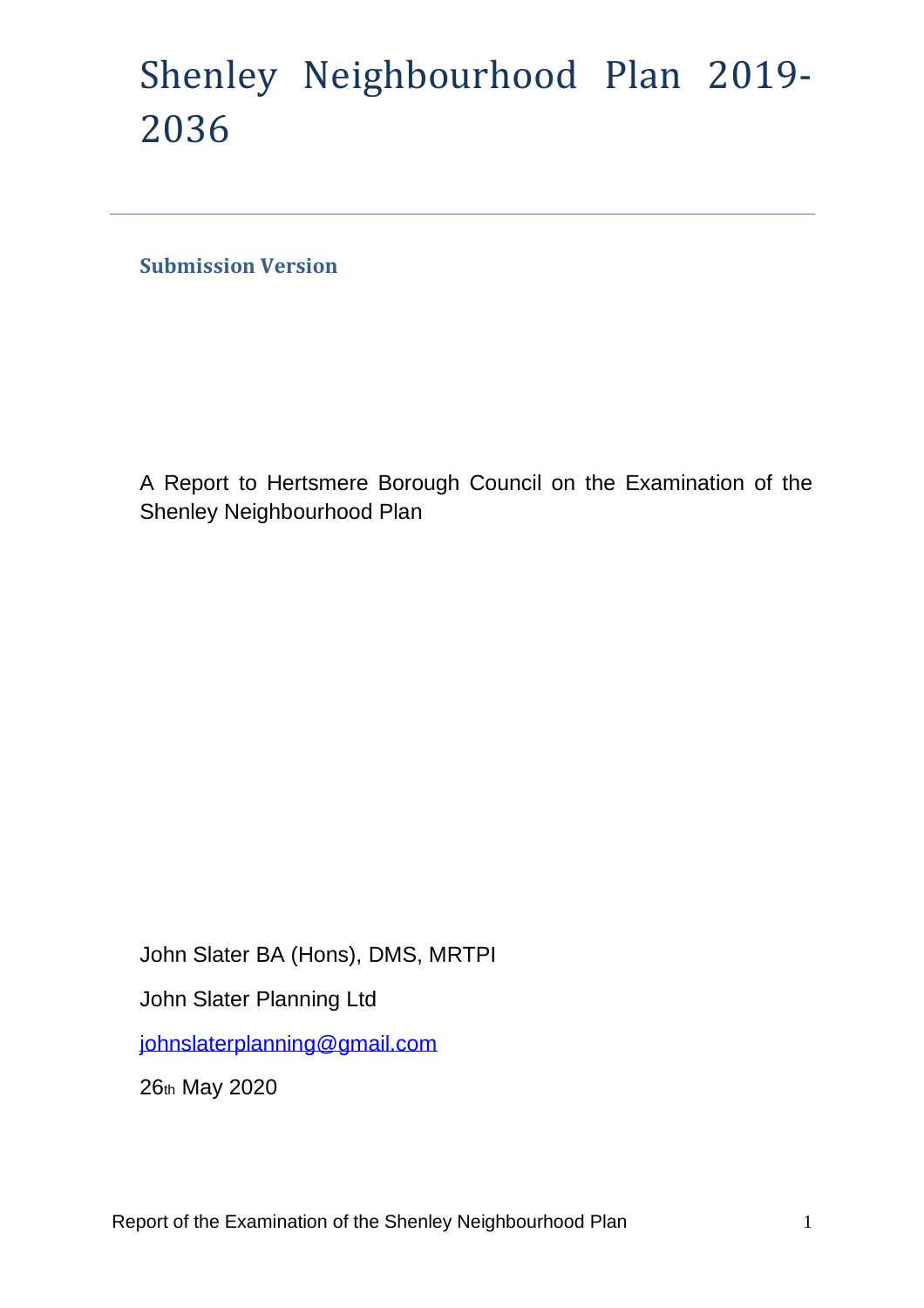# **Contents**

|                                                       | Page |
|-------------------------------------------------------|------|
| <b>Executive Summary</b>                              | 3    |
| Introduction                                          | 4    |
| The Examiner's Role                                   | 4    |
| <b>The Examination Process</b>                        | 5    |
| <b>The Consultation Process</b>                       | 6    |
| <b>Regulation 16 Consultation</b>                     | 7    |
| <b>The Basic Conditions</b>                           | 7    |
| Compliance with the Development Plan                  | 8    |
| Compliance with European and Human Rights Legislation | 9    |
| The Neighbourhood Plan: An Overview                   | 9    |
| The Neighbourhood Plan Policies                       | 12   |
| The Referendum Area                                   | 22   |
| Summary                                               | 23   |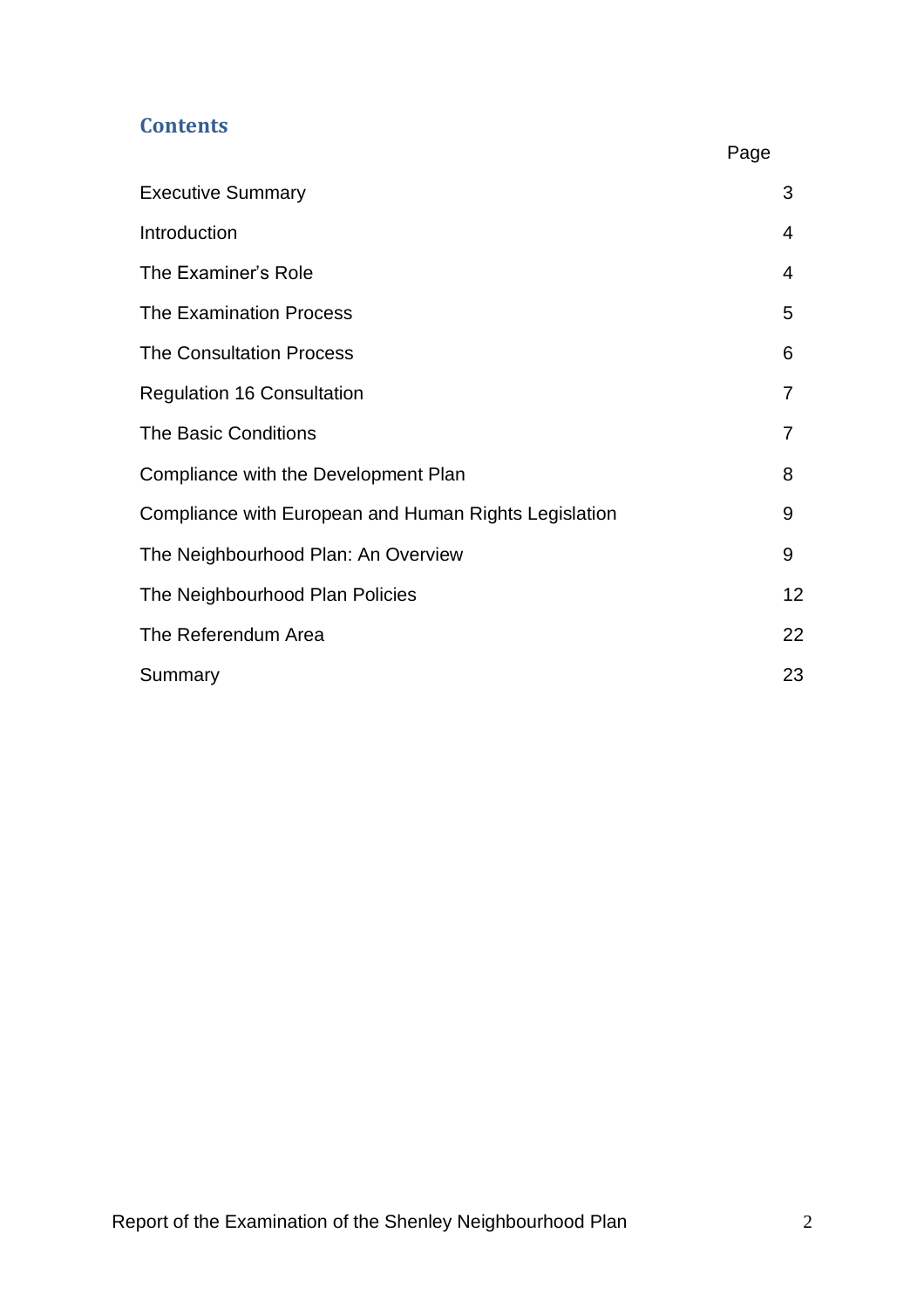# **Executive Summary**

My examination has concluded that the Shenley Neighbourhood Plan should proceed to referendum, subject to the Plan being amended in line with my recommended modifications, which are required to ensure the plan meets the basic conditions. The more noteworthy include –

- Only requiring development in those parts of the plan area that are within the Green Belt to have to reflect the rural character of the plan area, in addition to positively responding to its immediate vicinity.
- Remove reference to the constituent characteristics in Policy SH1 as it duplicates the Shenley Design Principles and Code.
- Deleting the Shenley Village Special Policy Area Policy.
- Removing for development at key locations beyond infill housing within the village envelope.
- Removing the policy on how CIL receipts should be spent.
- Removing reference to the delivery of particular broadband connection speeds.
- Ensuring that the policy to improve or introduce new community facilities is consistent with Green Belt policy.
- Encouraging local involvement in the design development of schemes and including description of these consultation processes within Design and Access Statements.
- Generally amending the *requirements* within the design guidance to *encouragement* including encouraging greater use of Design and Access Statements, whilst also removing reference to matters that cannot be controlled through planning.
- Changing reference to "rural plot size patterns" to "rural settlement patterns".
- Removing guidance regarding Rural Building Types and guidance on internal spaces.
- Introducing more flexibility into the guidance regarding use of roof spaces and the massing of buildings at corner locations as well as the minimum distances for boundaries and edges.
- Deleting the policy regarding the environmental performance of new dwellings.

The referendum area does not need to be extended beyond the plan area.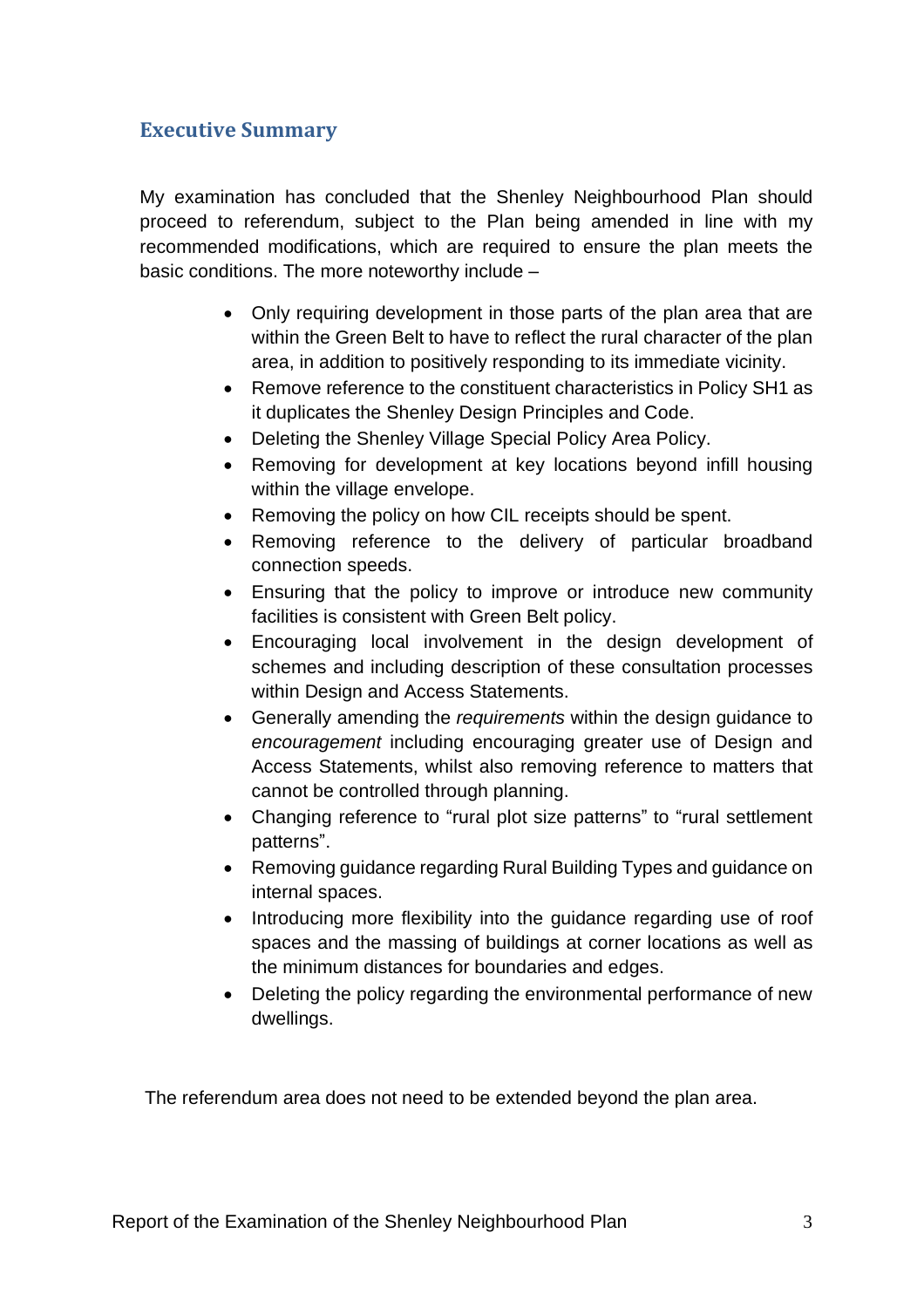# **Introduction**

- 1. Neighbourhood planning is a process, introduced by the Localism Act 2011, which allows local communities to create the policies which will shape the places where they live and work. The Neighbourhood Plan provides the community with the opportunity to allocate land for particular purposes and to prepare the policies which will be used in the determination of planning applications in their area. Once a neighbourhood plan is made, it will form part of the statutory development plan alongside the adopted Hertsmere Local Plan. Decision makers are required to determine planning applications in accordance with the development plan unless material considerations indicate otherwise.
- 2. The neighbourhood plan making process has been led by Shenley Parish Council with the agreement of Aldenham Parish Council, as the plan covers a small part of its parish namely the Cricket Ground. There can only be one Parish Council that can act as the qualifying body for the neighbourhood area. A Steering Group was appointed to undertake the plan preparation made up of both parish councillors and local volunteers.
- 3. This report is the outcome of my examination of the Submission Version of the Shenley Neighbourhood Plan. My report will make recommendations based on my findings on whether the Plan should go forward to a referendum. If the plan then receives the support of over 50% of those voting at the referendum, the Plan will be "made" by Hertsmere Borough Council.
- 4. It will be appreciated that under in the light of the COVID 19 crisis, a referendum cannot be held until at least May 2021. However, upon the issuing of the Decision Statement, under Regulation 19 of the Neighbourhood Planning Regulations, by Hertsmere Borough Council indicating how it intends to respond to my recommendations, the plan as modified can be accorded *significant weight* in development management decisions until such time as a referendum can be held.

# **The Examiner's Role**

- 5. I was appointed by Hertsmere Borough Council in February 2020, with the agreement of Shenley Parish Council to conduct this examination.
- 6. In order for me to be appointed to this role, I am required to be appropriately experienced and qualified. I have over 41 years' experience as a planning practitioner, primarily working in local government, which included 8 years as a Head of Planning at a large unitary authority on the south coast, but latterly as an independent planning consultant and director of John Slater Planning Ltd. I am a Chartered Town Planner and a member of the Royal Town Planning Institute. I am independent of Hertsmere Borough Council and Shenley Parish Council and I can confirm that I have no interest in any land that is affected by the Neighbourhood Plan.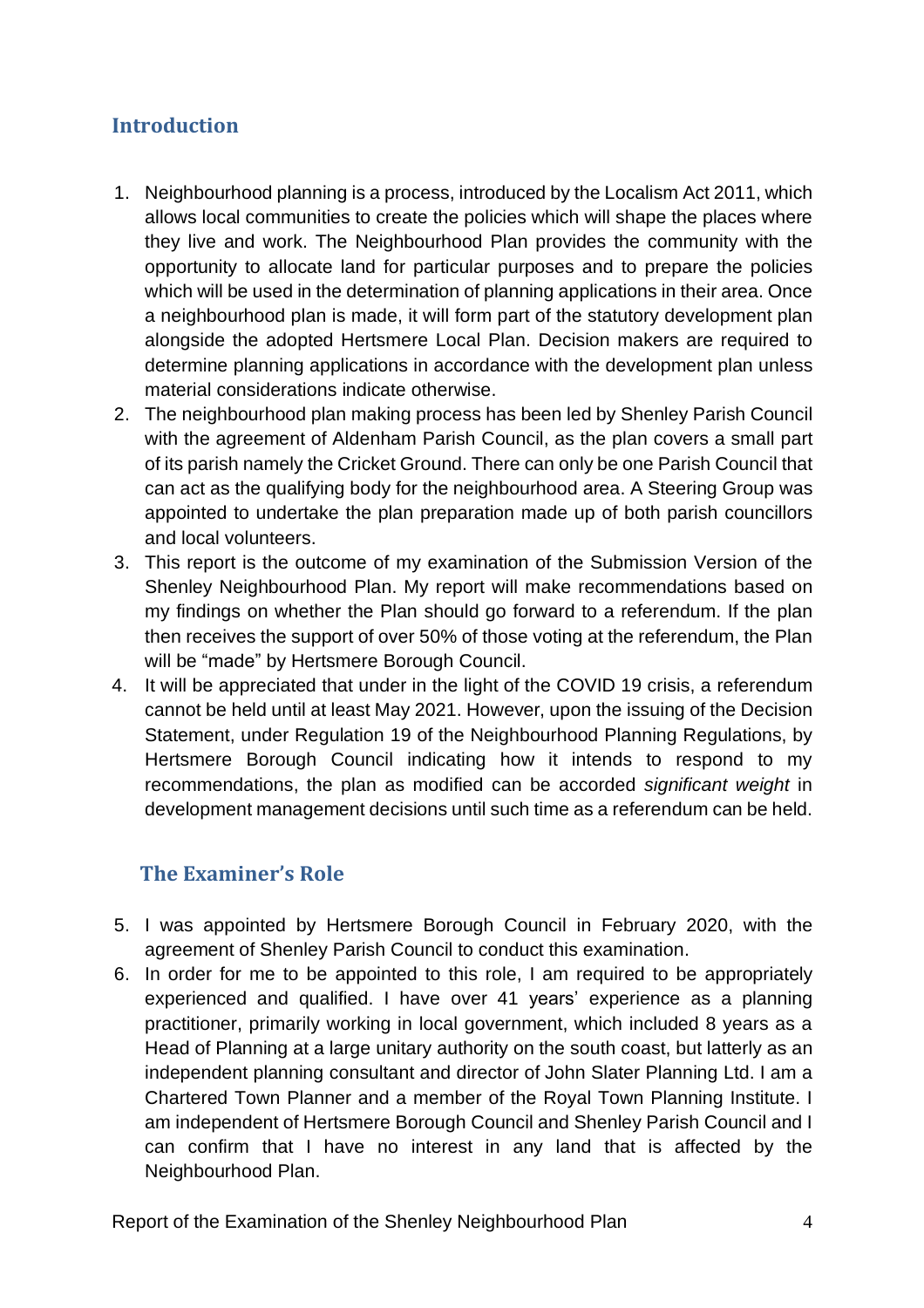- 7. Under the terms of the neighbourhood planning legislation I am required to make one of three possible recommendations:
	- That the plan should proceed to referendum on the basis that it meets all the legal requirements.
	- That the plan should proceed to referendum, if modified.
	- That the plan should not proceed to referendum on the basis that it does not meet all the legal requirements
- 8. Furthermore, if I am to conclude that the Plan should proceed to referendum, I need to consider whether the area covered by the referendum should extend beyond the boundaries of the area covered by the Shenley Neighbourhood Plan area.
- 9. In examining the Plan, the Independent Examiner is expected to address the following questions
	- Do the policies relate to the development and use of land for a Designated Neighbourhood Plan area in accordance with Section 38A of the Planning and Compulsory Purchase Act 2004?
	- Does the Neighbourhood Plan meet the requirements of Section 38B of the Planning and Compulsory Purchase Act 2004 - namely that it specifies the period to which it is to have effect? It must not relate to matters which are referred to as "excluded development" and also that it must not cover more than one Neighbourhood Plan area.
	- Has the Neighbourhood Plan been prepared for an area designated under Section 61G of the Localism Act and has been developed and submitted by a qualifying body?
- 10. I am able to confirm that the Plan does relate only to the development and use of land, covering the area designated by Hertsmere Borough Council, for the Shenley Neighbourhood Plan, on 8th February 2017, *if it is modified in accordance with my recommendations*.
- 11. I can also confirm that it does specify the period over which the plan has effect namely the period from 2019 up to 2036.
- 12. I can confirm that the plan does not cover any "excluded development''.
- 13. There are no other neighbourhood plans covering the area covered by the neighbourhood area designation.
- 14. Shenley Parish Council, as a parish council, is a qualifying body under the terms of the legislation. I am satisfied that it is acting with the full agreement of the adjacent Parish Council for that part of the plan area not within Shenley Parish

# **The Examination Process**

- 15. The presumption is that the neighbourhood plan will proceed by way of an examination of written evidence only. However, the Examiner can ask for a public hearing in order to hear oral evidence on matters which he or she wishes to explore further or if a person has a fair chance to put a case.
- 16. I am required to give reasons for each of my recommendations and also provide a summary of my main conclusions.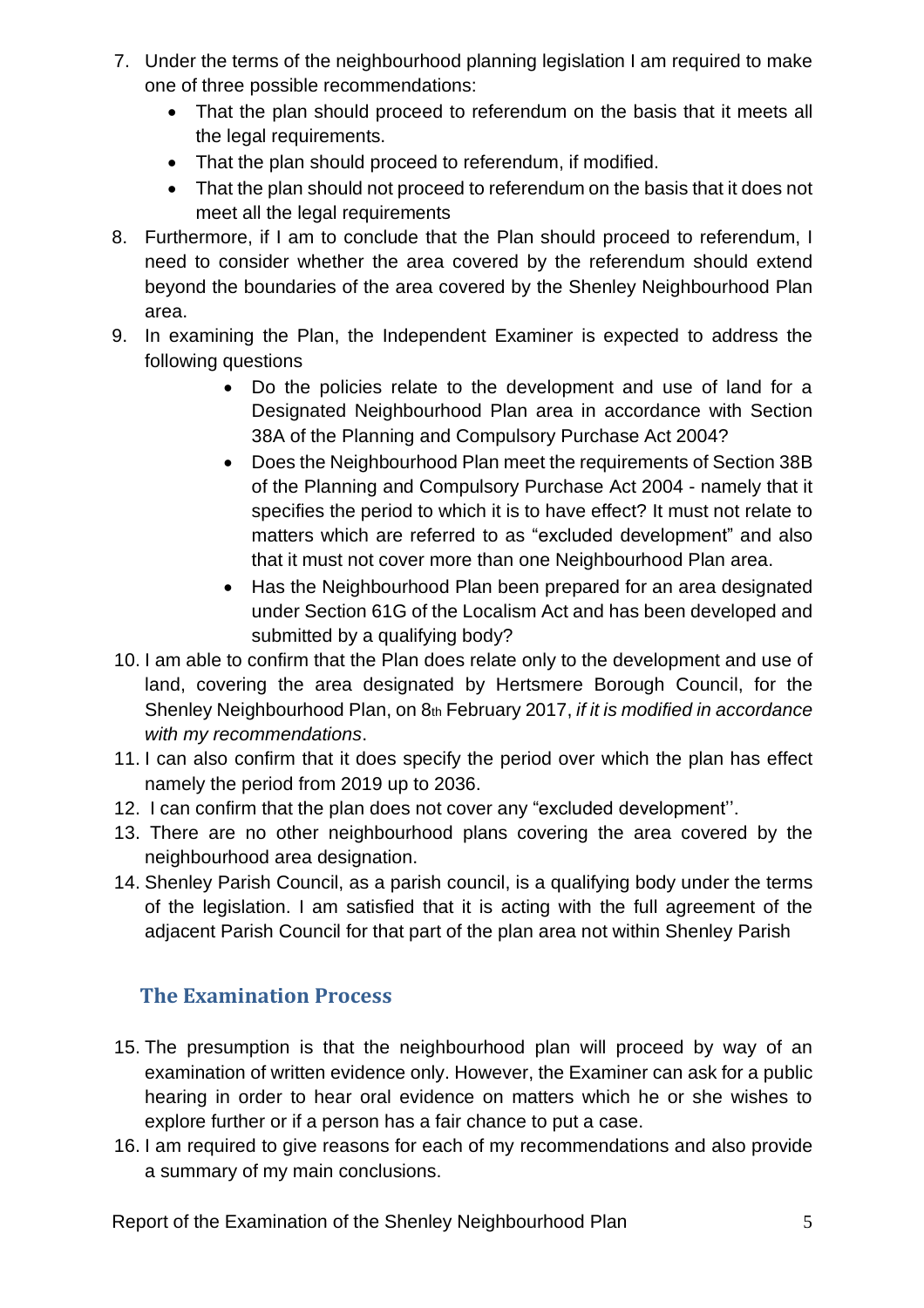- 17. I am satisfied that I can properly examine the plan without the need for a hearing.
- 18. I carried out an unaccompanied visit to Shenley and the surrounding areas, on 4th March 2020. I walked through Shenley Park and had lunch in The Barn Restaurant. I then toured the residential area of Porters Park, as well as the more traditional estate development at Queens Way, Newcome Road and New Road, followed by the main village area with its Conservation Area. I walked through part of the proposed Local Green Space. I drove to the boundaries of the plan area with Borehamwood and Radlett and up to the M25. I saw for myself the attractive countryside that makes up much of the parish.
- 19. Following my site visits, I issued a document *Initial Comments of the Independent Examiner*, dated 6th March 2020, which raised a number questions and points of clarification with both the Steering Group and Hertsmere Borough Council. I received a response from the Parish Council and Steering Group on 25th March 2020 and from the Borough Council on 26th March 2020.
- 20. I understand that there was an original Submission Plan submitted by the Parish Council in June 2019, but following discussions with Hertsmere Borough planners that was replaced by a later version of the plan which was submitted in October 2019. For the avoidance of doubt, this examination has taken place in respect of the later October version of the document.

# **The Consultation Process**

- 21. Following the neighbourhood area's designation, the Steering Group, which had been recruited in 2015/16, issued a questionnaire in October 2016 which had been publicised with articles in local publications and on Facebook and on the village website. The Neighbourhood Plan's official launch took place on 5th April 2017 and was attended by over 120 people. Four working groups were set up which collectively involved over 60 people, all the work being coordinated by the Steering Group.
- 22. The first piece of data gathering was a housing and development survey distributed to every household in the parish in September 2017 and this generated 557 responses, a 33.7% response rate.
- 23. That survey was followed up by a public meeting in October 2017 and there were also separate surveys of local estate agents and businesses in the plan area.
- 24. This work culminated in the preparation of a Pre-Submission version of the plan, known as the Regulation 14 Consultation, which was the subject of a public meeting on 7th June 2018 and exhibition at the Shenley Fete on 1 July 2018 prior to the statutory six-week consultation which ran from 18th July to 15th September 2018. The closing date for representations was subsequently extended to 28th September 2018. This produced 182 separate responses which are set out in Appendix A of the submitted Consultation Statement. The statement also summarises the issues raised and the Steering Group's responses to the comments.
- 25. Following the Regulation 14 consultation there was a separate consultation held in the summer of 2019, looking at green spaces in the parish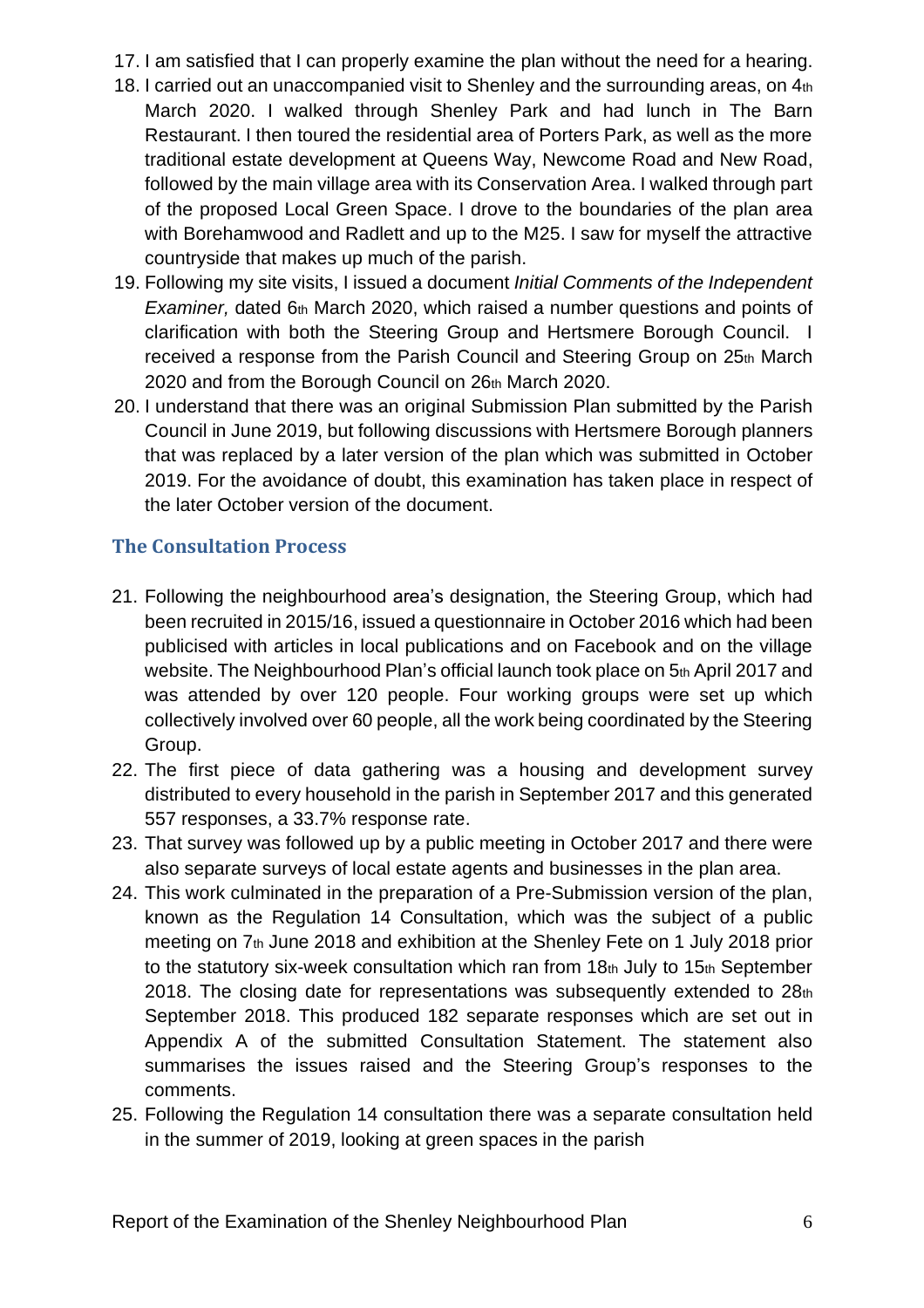# **Regulation 16 Consultation**

- 26. I have had regard, in carrying out this examination, to all the comments made during the period of final consultation which took place over a 6-week period, between 29th October 2019 and 10th December 2019. This consultation was organised by Hertsmere Borough Council, prior to the plan being passed to me for its examination. That stage is known as the Regulation 16 Consultation.
- 27. In total, 200 individual representations were recorded including multiple comments from approximately 60 individuals, primarily residents of the parish or adjoining towns, including a number of comments from present and past members of the Steering Group. In addition there were responses from Hertsmere Borough Council, Hertfordshire County Council, Natural England, National Grid, Sports England, Herts and Middlesex Wildlife Trust, Aldenham Parish Council, Elstree and Borehamwood Town Council, Shenley Village Walking Group, The Ramblers, Indigo Planning on behalf of Huntstowe Land, Turley Group on behalf of Tarmac, DLA Town Planning on behalf of Cala Homes (Chiltern) Ltd, DLP in respect of a site at Lyndhurst Farm, Green Street and Fisher German on behalf of Griggs.
- 28. I have carefully read all the correspondence and I will refer to the representations where it is relevant to my considerations and conclusions in respect of specific policies or the plan as a whole.

# **The Basic Conditions**

- 29. The Neighbourhood Planning Examination process is different to a Local Plan Examination, in that the test is not one of "soundness". The Neighbourhood Plan is tested against what is known as the Basic Conditions which are set down in legislation. It will be against these criteria that my examination must focus.
- 30. The five questions, which seek to establish that the Neighbourhood Plan meets the basic conditions test, are: -
	- Is it appropriate to make the Plan having regard to the national policies and advice contained in the guidance issued by the Secretary of State?
	- Will the making of the Plan contribute to the achievement of sustainable development?
	- Will the making of the Plan be in general conformity with the strategic policies set out in the Development Plan for the area?
	- Will the making of the Plan breach or be otherwise incompatible with EU obligations or human rights legislation?
	- Will the making of the Plan breach the requirements of Regulation 8 of Part 6 of the Conservation of Habitats and Species Regulations 2017?

# **Compliance with the Development Plan**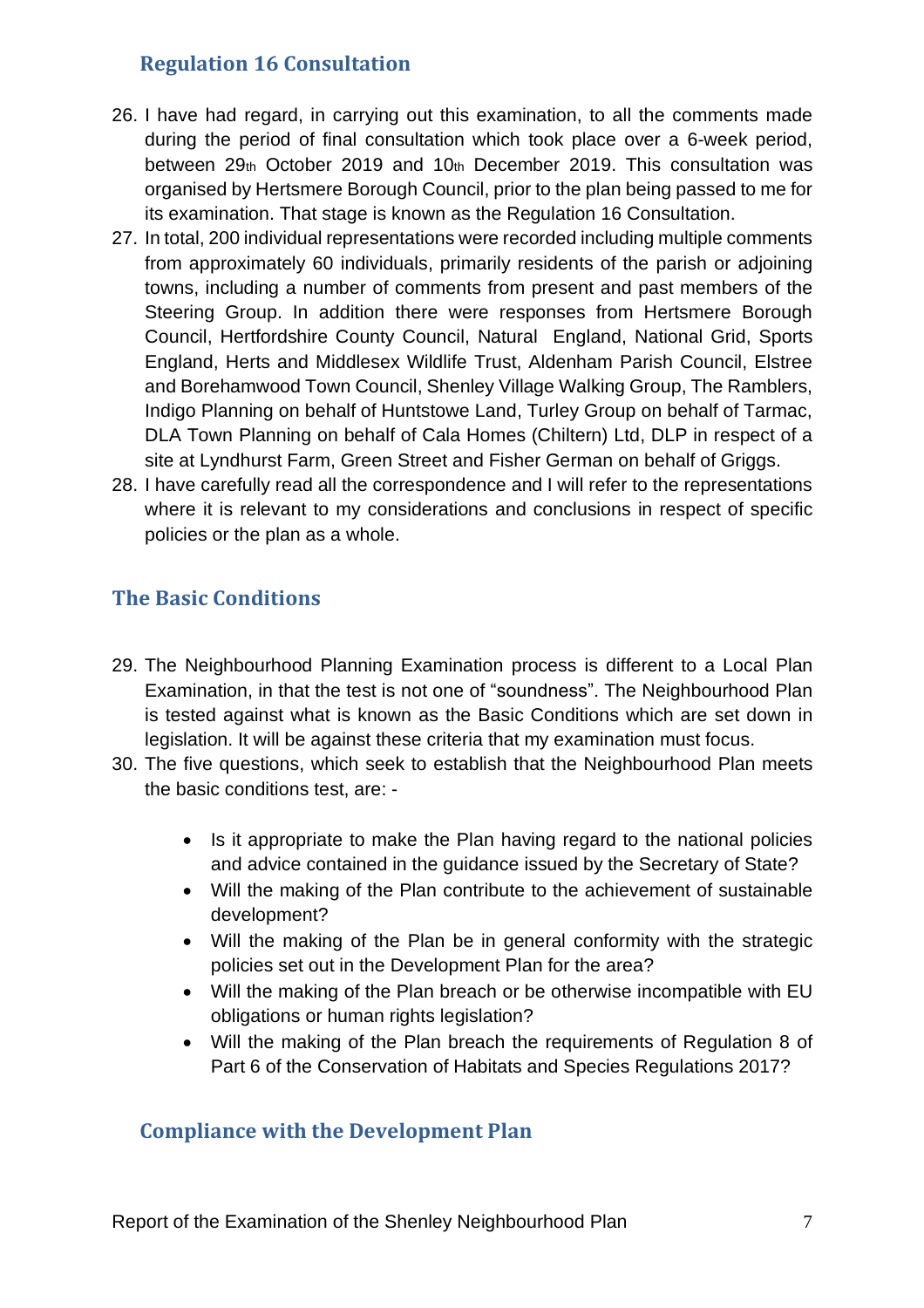- 31. To meet the basic conditions test, the Neighbourhood Plan is required to be in general conformity with the strategic policies of the Development Plan, which in this case is the Hertsmere Local Plan 2012-2027, which for the Shenley parish, comprises the Core Strategy adopted in January 2013 and the Site Allocations and Development Management Policies DPD and accompanying Policies Map, both adopted in November 2016.
- 32. Shenley sits at the fourth and fifth levels of the borough's settlement hierarchy. The Core Strategy recognises that Shenley has reached its natural limits within the Green Belt and that further development will be restricted to small infill development opportunities as set out in Policy CS2. The Key Diagram shows the part of the settlement area comprising the former Shenley Hospital surrounded by Green Belt. The relevant Green Belt policy is Policy CS13.
- 33. In 2016, the Council adopted its Site Allocations and Development Management Policies Plan. That plan removed the former Shenley Hospital housing estate from the Green Belt (Policy SADM22) and also established a Village Envelope around the remainder of the settlement (Policy SADM23) which was still included within the Green Belt, but within which limited infilling was allowed. Policy SADM26 set out development standards for the Green Belt.
- 34. It included a set of enlarged policy maps with various designations including open space, sports and leisure facilities, the Conservation Area, local wildlife sites mineral consultation areas, the village envelope and archaeological sites.
- 35. Work is underway on the preparation of a replacement local plan. The Borough Council has carried out three Regulation 18 consultations, the final one was a consultation on different allocation options that had been put forward by landowners following the LPA's call for sites. I understand that the next iteration of the new local plan is unlikely to be published before the early autumn this year.
- 36. This emerging local plan is at a very early stage and notwithstanding the apparent emphasis placed on these early consultation exercises by the Steering Group in the neighbourhood plan, I only attach little weight to it as it is largely speculation as to possible green belt releases and large site allocations, at this stage as the local plan making process proceeds, which will be the subject of further appraisals and public consultation and in time public examination.
- 37. In time, this will be the document where Hertsmere Borough Council makes the strategic decisions, in terms of the quantum and location of new development, especially residential development. It will be that document that is empowered, under the terms of the Secretary of State advice, to make the decisions as to where changes are needed to be made to Green Belt boundaries.
- 38. For the purpose of the basic conditions and this examination the requirement is that the Shenley Neighbourhood Plan should be in general conformity with the strategic policies in the adopted Hertsmere Local Plan.

# **Compliance with European and Human Rights Legislation**

39. Hertsmere Borough Council initially issued a Screening Determination Statement, in respect of an early draft version of the plan in April 2019, which had concluded that due to uncertainties with regard to the possible impact of Policy SP2, a full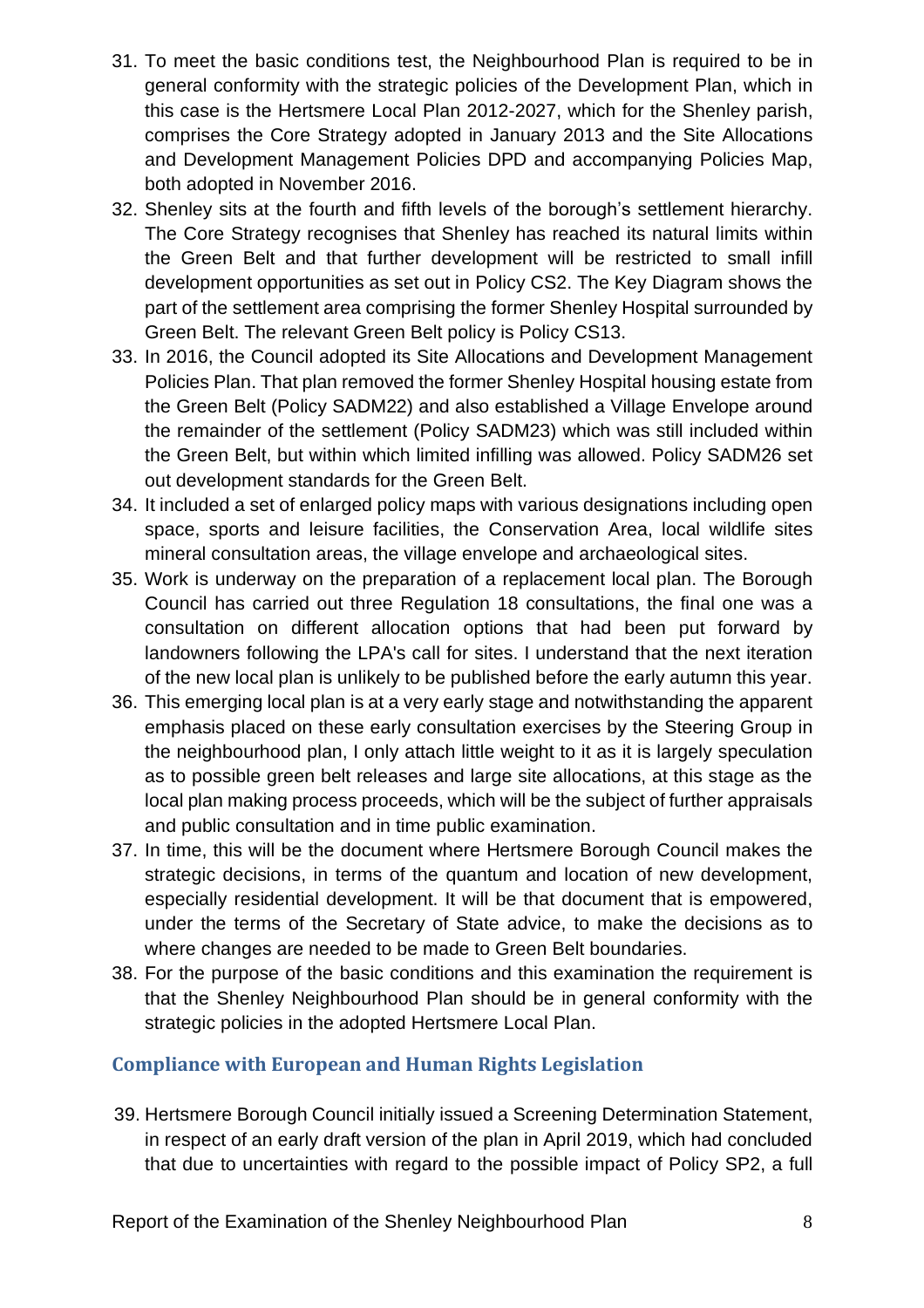strategic environmental assessment, as required by EU Directive 2001/42/EC which is enshrined into UK law by the "Environmental Assessment of Plans and Programmes Regulations 2004", would be required.

- 40. A revised version of the plan submitted in June was rescreened, including consulting with the 3 statutory bodies, the Environment Agency, Historic England and Natural England (replies were received from the latter two). It was concluded that the revised plan was unlikely to have significant environmental effects and it was confirmed in the October Screening Determination Statement that a full SEA would not be required.
- 41. The Borough Council, as competent authority, issued a screening under the Habitat Regulations, in the October 2019 Statement. This concluded that the neighbourhood plan is unlikely to have any significant adverse effects on the any European Protected sites and that a Habitat Regulation Assessment would not be required.
- 42. I am satisfied that the basic conditions regarding compliance with European legislation, including the newly introduced basic condition regarding compliance with the Habitat Regulations, are met. I am also content that the plan has no conflict with the Human Rights Act.

# **The Neighbourhood Plan: An Overview**

- 43. Shenley parish is a large primarily rural area adjacent to the urban settlements of Borehamwood and Radlett. The whole plan area falls within the Green Belt apart from the Porters Park development with its residential streets and cul de sacs. The first plan objective is to retain the distinct rural character of the village and the surrounding landscapes, its rural building types, heritage and spaces, openness and landscape setting. The plan describes the parish is having a rural character and I concur that this description applies apart from the large residential estate of Porters Park and to a lesser extent, the area immediately adjoining the M25.
- 44. The policies in the plan will apply, unless otherwise stated, to all planning applications within the plan area and I do not consider that the plan sufficiently differentiates between the different character areas within the village, apart from some disparaging comments regarding Porters Park. I would estimate that possibly half the parish's population live in Porters Park and I would imagine its residents would not recognise some of the rural character, in terms of the immediate environment around their homes. Policy SH1 will be the starting point for considering all development proposals including those on the Porters Park estate, and I am not convinced that this important policy would be a sound basis for considering planning applications for extensions and other alterations within that neighbourhood, if applicants have to show how their proposal will enhance the distinctiveness of the rural character of Shenley and how their scheme "reflect the heritage assets, local vernacular and landscape setting". That would not be necessary or appropriate and I consider that the test should be to reflect the distinctiveness of that part of the village, which may not necessarily be rural. I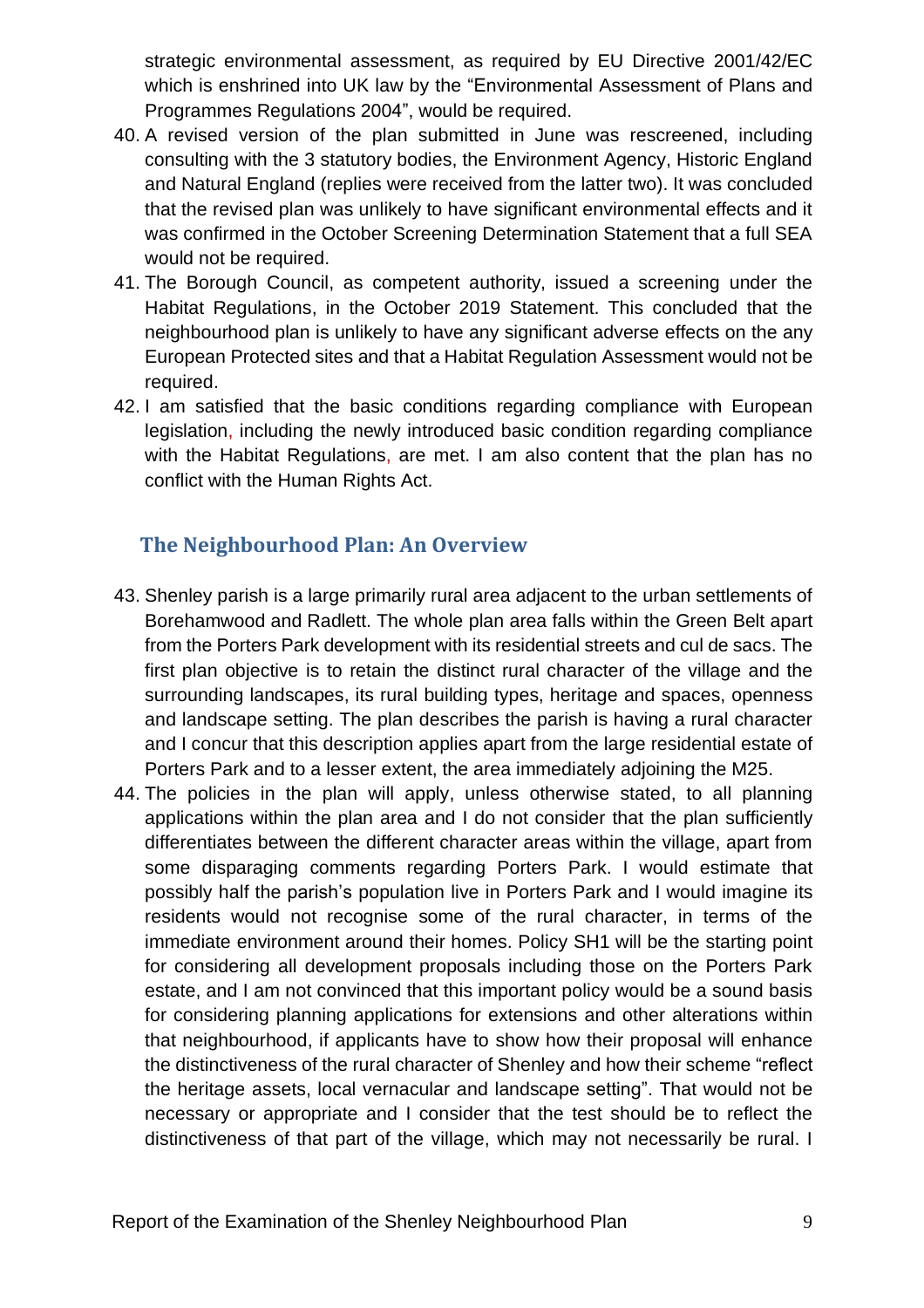would argue that this area is already satisfactorily covered by existing policy at local plan level, namely through Policy SADM30 – Design Principles.

- 45. Much of the plan's text appears to have been written anticipating the possibility of land being released from the Green Belt through the forthcoming Hertsmere Local Plan which is in the course of preparation. It is doing so, in particular, with Policies SH2, SH5 and SH6.2. My conclusion is that these policies promoting development in the Green Belt, particularly at "key locations" within the village, for a mixture of community facilities, shops offices and employment uses are at least premature until the new local plan is adopted, by promoting development. Generally, the construction of new buildings in the Green Belt, would not be appropriate development whose primary purpose is to maintain the openness of the land. Within the village envelope the only form of new build development that is permitted is infill housing.
- 46. To be clear the land identified as the SSPA is Green Belt and the neighbourhood plan should not be preempting, within one development plan document, the potential for development conditional upon a future development plan document possibly releasing a site from the Green Belt.
- 47. In terms of national policy, the only forms of development in the Green Belt which are likely to be acceptable are set out in paragraphs 145 and 146 of the NPPF. Similarly, the local plan already sets out policies for appropriate development in the Green Belt in Policy CS13. That has to be the basis for the consideration of the basic conditions tests and I recognise that the NPPF states that a neighbourhood plan should not promote less development than set out in the strategic policies for the area but I would argue that policies to support development in the Green Belt at this time would undermine the strategic policies at both national and local level.
- 48. It will be the new local plan that will identify whether land will need to be released from the Green Belt. If it is concluded that releases are required, then it is the Local Plan that identify that location(s) and the quantum of housing that these sites will be expected to accommodate. That process is a strategic planning responsibility and is not a matter for inclusion within a neighbourhood plan. Neither is it appropriate that the neighbourhood plan should be used as a vehicle for attempting to exert influence on the strategic planning policy making process. There could be a scenario, for example, whereby land in the parish is taken out of the Green Belt by the new Local Plan, in what, could possibly be argued, is in more sustainable locations, where it will be adjacent to one of the neighbouring urban areas. If the Local Plan went down that route the Shenley's Vision for the Village Centre would be untenable, if it continued to be Green Belt land.
- 49. If the new local plan, once adopted, promotes changes to the Green Belt as part of its strategic policies, but does not define the new boundaries, then it is possible for detailed amendments to be made through a neighbourhood plan. My understanding is that the Borough Council's approach is that the allocation of sites will be done through the local plan. The Parish Council can advance its arguments for the allocation of this London Road – CALA Homes site in the local plan, through the local plan consultation process but it should not be incorporating these matters within a development plan policy.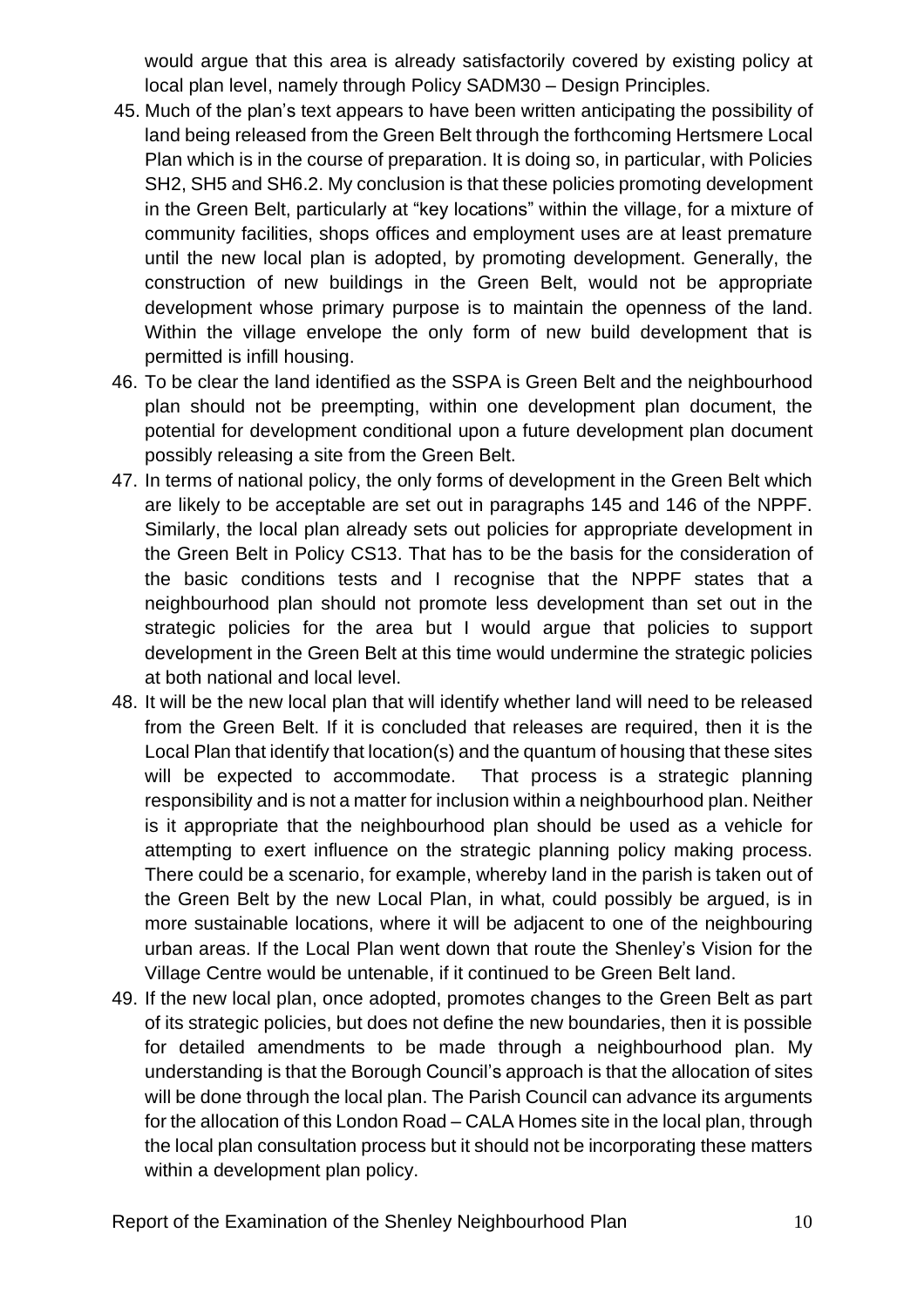- 50. The Parish Council is also at paragraph 1.54 challenging the numbers of homes that could be facilitated on this site and also elsewhere point to the difference between the AECOM Housing Needs Assessment Study as to the housing numbers which is required to meet Shenley's housing needs and the Borough Council's housing figures, which are to meet the objectively assessed housing requirements for the whole of Hertsmere borough.
- 51. I have also concluded that some of the requirements in the policies and the design guidance are over prescriptive, not only in terms of what information is required to be submitted with the planning application, but also in terms of community engagement. This is a comment that is made by a number of the planning consultancies who have commented at Regulation 16 stage. Applicants can be encouraged to provide the statements or information as set out, but it cannot be a plan requirement. Information that is required to be submitted with the planning application can only be determined by the Local Planning Authority through the local validation requirements. The situation is set out in Regulation 11 of the Town and Country Planning (Development Management Procedures) Order 2015. The scope of what can be covered by a Design and Access Statement can however be expanded to cover matters such as how community engagement has been influential in design issues.
- 52. Equally there is no statutory basis for requiring pre-application engagement, apart from on windfarm proposals. Similarly, it is not necessarily appropriate that a planning policy dictates that such development proposals **must** be the subject of community engagement. That could result in a scenario where an acceptable development, in planning terms, could potentially be refused on the basis that the applicant, in preparing his development proposals, did not submit his proposals to specific pre-application consultation. The plan is absolutely justified in recognising the value of early community engagement and as a practice this is entirely consistent with Secretary of State advice. However, it cannot be expressed as a "requirement", through the use of terms, such as a development "must". I will in a number of cases be amending the drafting of the policy and guidance so as to refer to matters being *encouraged* rather than *required*.
- 53. I do commend the high-quality design guidance which forms part of the plan's documentation. However, it does, in some places, seek to impose technical requirements on new development, contrary to the Secretary of State's Written Statement to the House of Commons, dated 25th March 2015, which stated that neighbourhood plans cannot impose "any additional local technical standards or requirements relating to the construction, internal layout or performance of new dwellings for new dwellings.". Some of the matters are covered by National Technical Standards published by the Secretary of State, but these can only be triggered by Local Plan policy. Equally the design guidance seeks to control matters that are beyond the scope of planning control, such as the sources of labour or building material for construction or matters that fall to be determined by Building Regulations such as acoustic performance and U values.
- 54. I did question the need for such extensive guidance having regard to the limitations of infill development only within the village envelope, but I do see a value in providing clear design expectations as development can still be promoted in the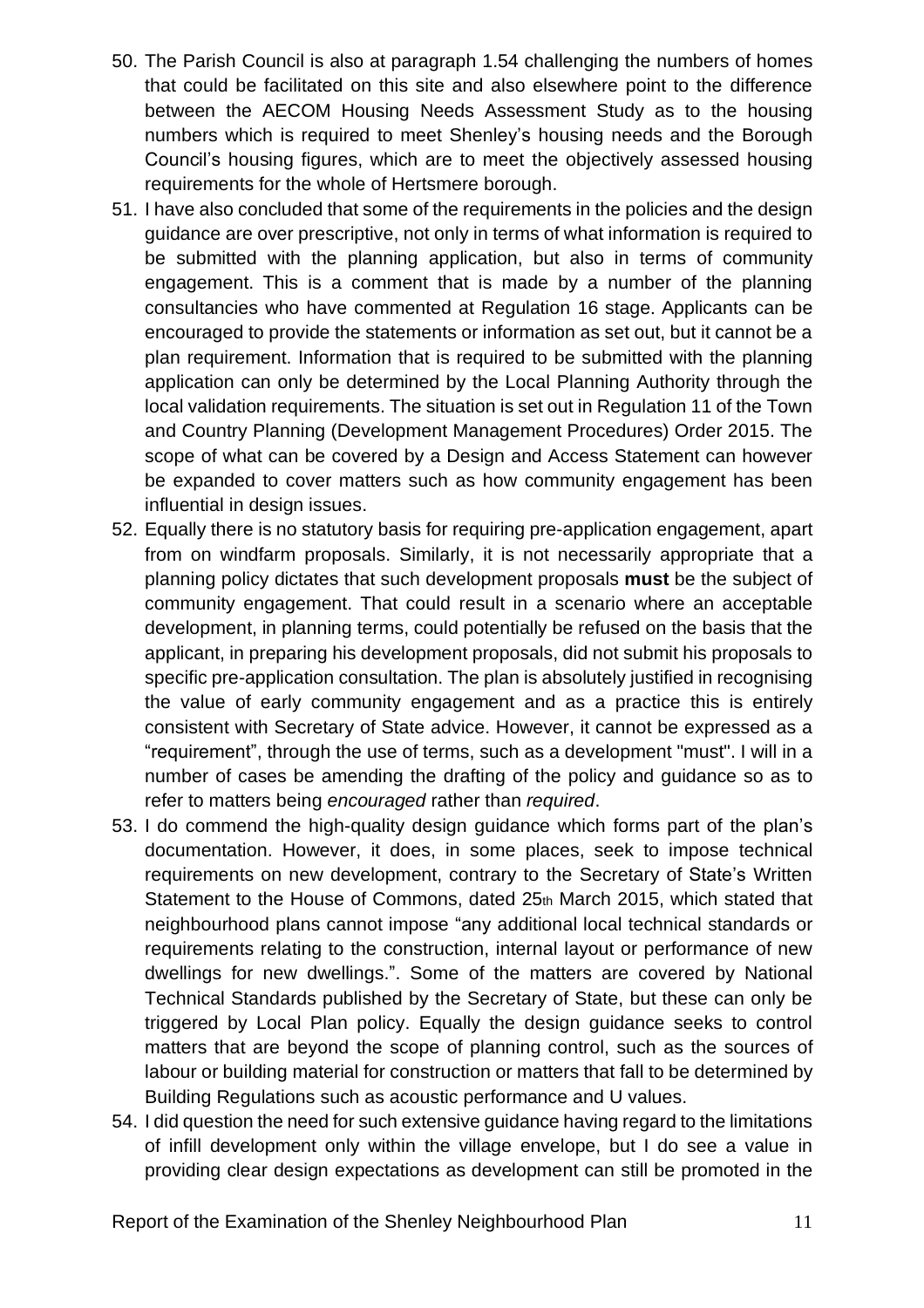Green Belt by developers arguing "very special circumstances". The Shenley Design Principles and Code could play a valuable role in shaping such development, albeit within in a Green Belt context.

- 55. My recommendations have concentrated on the wording of the actual policies against which planning applications will be considered. It is beyond my remit as examiner, to comprehensively recommend all editorial changes to the supporting text. These changes are likely as a result of my recommendations, so that the plan will still read as a coherent planning document.
- 56. Following the publication of this report, I would urge the Parish Council and Hertsmere planners to work closely together to incorporate the appropriate changes which will ensure that the text of the Referendum Version of the neighbourhood plan matches the policy, once amended in line with my recommendations. It is also an opportunity to resolve many of the textual issues that have been raised by the Borough Council in the Regulation 16 representations which will improve the accuracy of the statements which are used to justify the policies.

# **The Neighbourhood Development Plan Policies**

# **Policy SH1 Rural Character**

- 57. Policy SH1.1 appears to treat all parts of the plan area on the same basis, whilst the second element in SH1.2 only applies to the area within the Green Belt. I would agree that the original parts of Shenley village, beyond Porters Park and the surrounding countryside generally continue to exhibit the rural character that the policy is seeking to protect. I recognise that some parts of Shenley village outside the conservation area, such as Newcome Road and New Road area could be described as more suburban in character. I will therefore look to achieve a degree of consistency between the two parts of the policy and restrict the requirements of Policy SH1.1 to only the parts of the plan area that are currently within the Green Belt. If that status were to change following the adoption of the new Local Plan then the policy could be revisited in the promised neighbourhood plan review. It will be necessary for the development management officers to use their judgement as to the application of the policies in the area when it comes to assessing applications in the context of their individual architectural context.
- 58. In terms of the actual detailed requirements set out in the policy, I agree with Borough Council's comments that much of the contents of the policy duplicates matters which are set out in the Shenley Parish Design Principles and Code, which is appended to the neighbourhood plan and is, in my view, a more appropriate location for design guidance, which decision-makers should have regard to. I will therefore recommend deleting the majority of the policy due to the unnecessary duplication with the design guidance. This guidance remains part of the neighbourhood plan and will therefore have considerable weight accorded to it.
- 59. I am not convinced that the proposed alternative wording for this policy, put forward for the Borough Council is the way forward, as it is merely duplicating existing policy that already applies to the plan area through the NPPF and the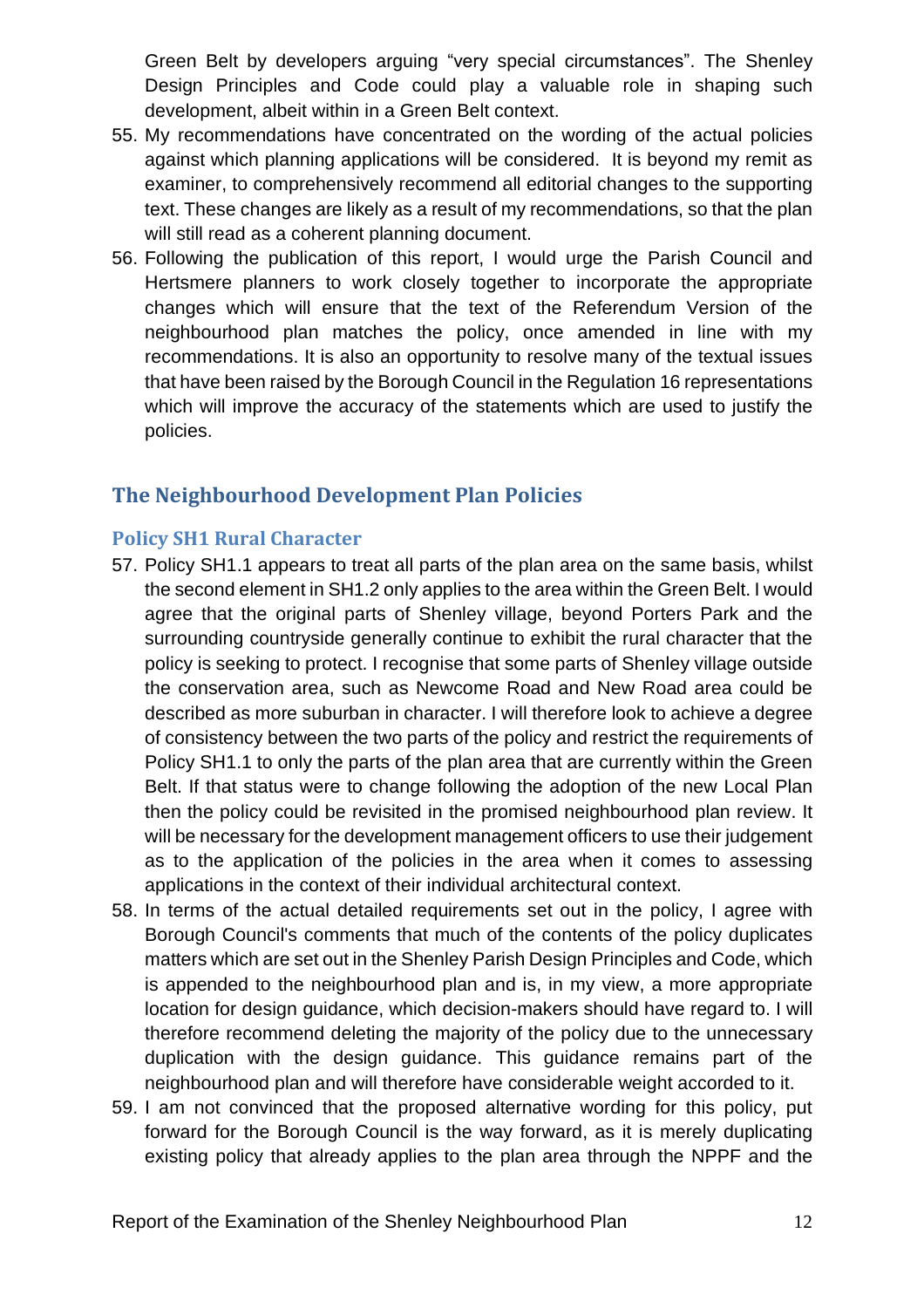Local Plan. Such unnecessary duplication would be contrary to paragraph 16 f of the Framework.

60. My recommendation is to reduce the policy to a combination of the first paragraph and section a) but amended, to only relate to the Green Belt area. The remaining elements will then be picked up in the next policy. The supporting text needs to refer to the fact that development within Porters Park will be assessed in design terms under the provisions of Policy SADM 30.

## *Recommendation*

*Replace policy with "Development within the Green Belt areas of the neighbourhood plan will be expected to ensure that the design of the development relates positively to its surroundings and enhances the existing distinctiveness of the rural character of Shenley, by reflecting the special and valued features that are unique to the locality, the heritage assets and architectural features that contribute to that local character".*

# **SH1.2 Shenley Parish Design Principles and Code**

- 61. Whilst I recognise the value of a community producing design guidance for future development in the parish, I feel that much of its contents, as submitted, is too prescriptive, through its use of "*must*" rather than "*should*". If a perfectly acceptable scheme was proposed but the application did not refer to the design code, it would be unreasonable for the application to be refused, which may be a temptation for a decision maker who felt that the applicant had not complied with the presentational requirements of the policy.
- 62. The second part of the policy is not actually a statement of policy but rather a justification for the policy. I will also recommend the removal of *"(as attached to Part C of this document)"* as the policy may be quoted on documents which are not part of this plan, for example, on a planning decision notice, in a Committee report or appeal decision.

## *Recommendation*

*Substitute "should" for "must" and delete the content within the parenthesis.*

*Delete the second paragraph of the policy***.**

# **Shenley Parish Design Principles and Code**

- 63. I commend the quality and the clarity of aspirations set out in the Design Principles and Code- it is some of the best design guidance I have seen and is particularly well illustrated. As an aside, the Parish Council may wish to consider the sensitivities of your residents whose homes are used as illustration of bad practice or poor design - would it be possible to find illustrations from outside the parish?
- 64. It will provide a framework for "creating distinctive places with a consistent and high quality of design". However, I do feel that in places, some of the language goes beyond guidance and is too prescriptive, which could prevent schemes coming forward that reflect the variety of site contexts that could be found, whether it be an infill development within or adjacent to the village envelope or a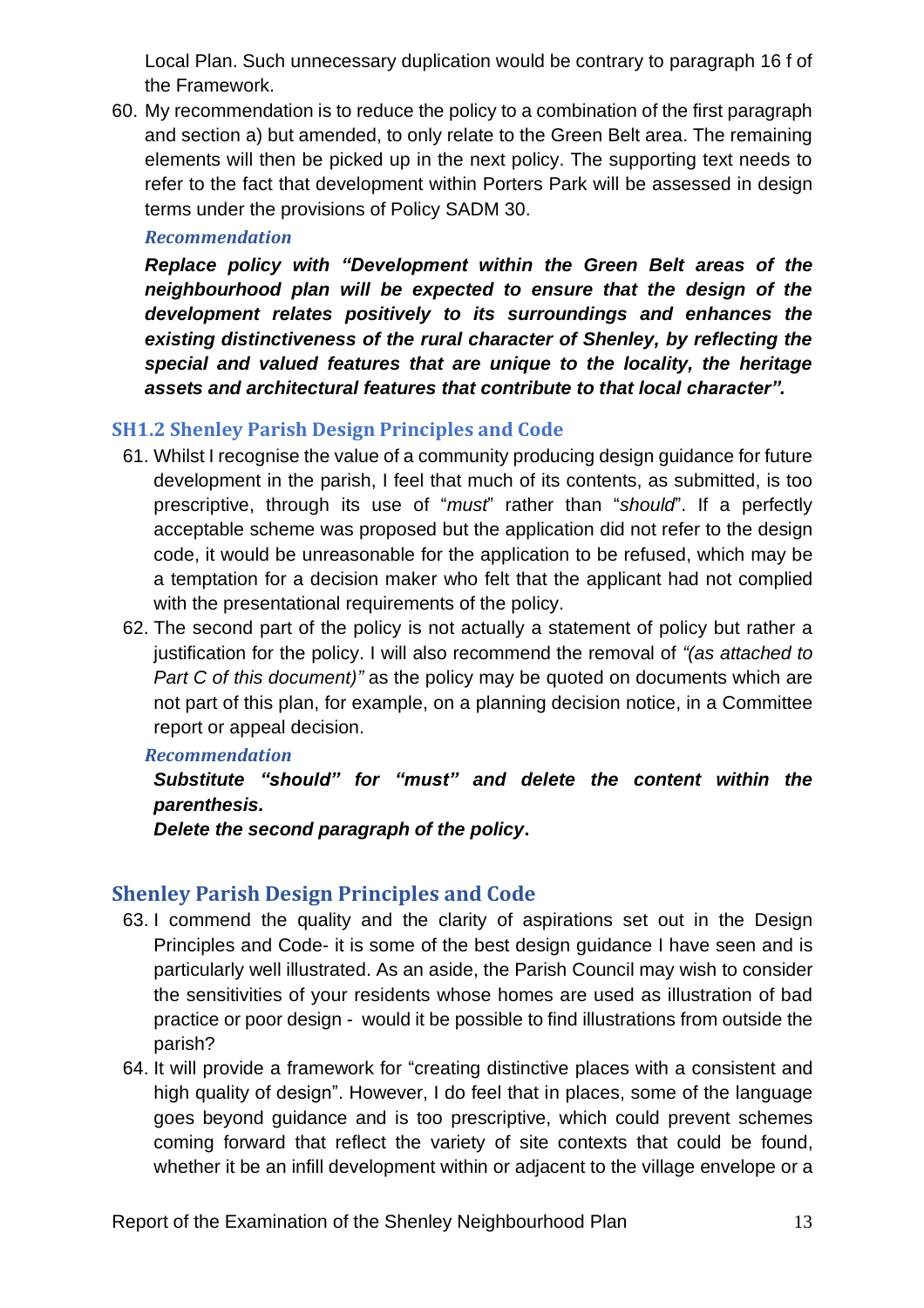free-standing barn type conversion scheme, in open countryside. It is important that the plan does not stifle architectural innovation, albeit set within the local context.

- 65. I have not sought to make wholesale changes as this is very much a matter of local determination, but I have recommended allowing more flexibility than is currently proposed. I have moderated the requirements away from *must* and more to matters that are to be *encouraged.*
- 66. The Shenley Guidance is now supplemented, by the recent publication of the National Design Guide, but that document's existence does not supersede the neighbourhood plan's role as local guidance. I do feel that the National Guide's 10 headings gives a clearer structure setting out the ingredients that will deliver high quality new development, rather than some of the guidance's headings used, such as "Loose fit – Long Life".
- 67. Elements of the Shenley guidance also goes beyond what the Secretary of State referred to in his Written Ministerial Statement, referred to earlier, which restricts neighbourhood plans from setting "any local technical standards or requirements relating to the construction, internal layout or performance of new dwellings". In some places, I am recommending changing what are set as requirements to matters of encouragement and guidance. Other matters go beyond the scope of what a planning policy can control, such as the quality of craftsmanship.

#### **SC1 Local Patterns**

68. This guidance has been prepared assuming that development will need to have regard to the local patterns of development in Shenley Village itself. However, if a development were to be proposed, say on the urban fringe of Borehamwood or Radlett, would it not be more appropriate to reflect the local patterns of development in the vicinity rather than Shenley Conservation Area or its listed buildings?

#### *Recommendations*

*In the second sentence of Principles, change "will" to "can" and after "demonstrated" insert "in the immediate vicinity and within Shenley village… "*

*In the Code a) change "must" to "should". In the second sentence change "shall" to "for development within or close to Shenley village should". In the final sentence of a) change "are to" to "should" In b) change is "expected to" to "could"*

#### **SC2 Design Scrutiny**

69. A Design and Access Statement is not only required for development that constitutes *major* development but it can also be required for development of a single dwelling in a conservation area. A Design and Access Statement would not be expected to cover non-design matters. These are better covered in a Planning Statement. As described by the Secretary of State, the purpose of a Design and Access Statement is "to provide a narrative for the design approach and the design rationale"- not necessarily the planning merits. Regulation 9 of the Town and Country Planning (Development Management Procedures) Order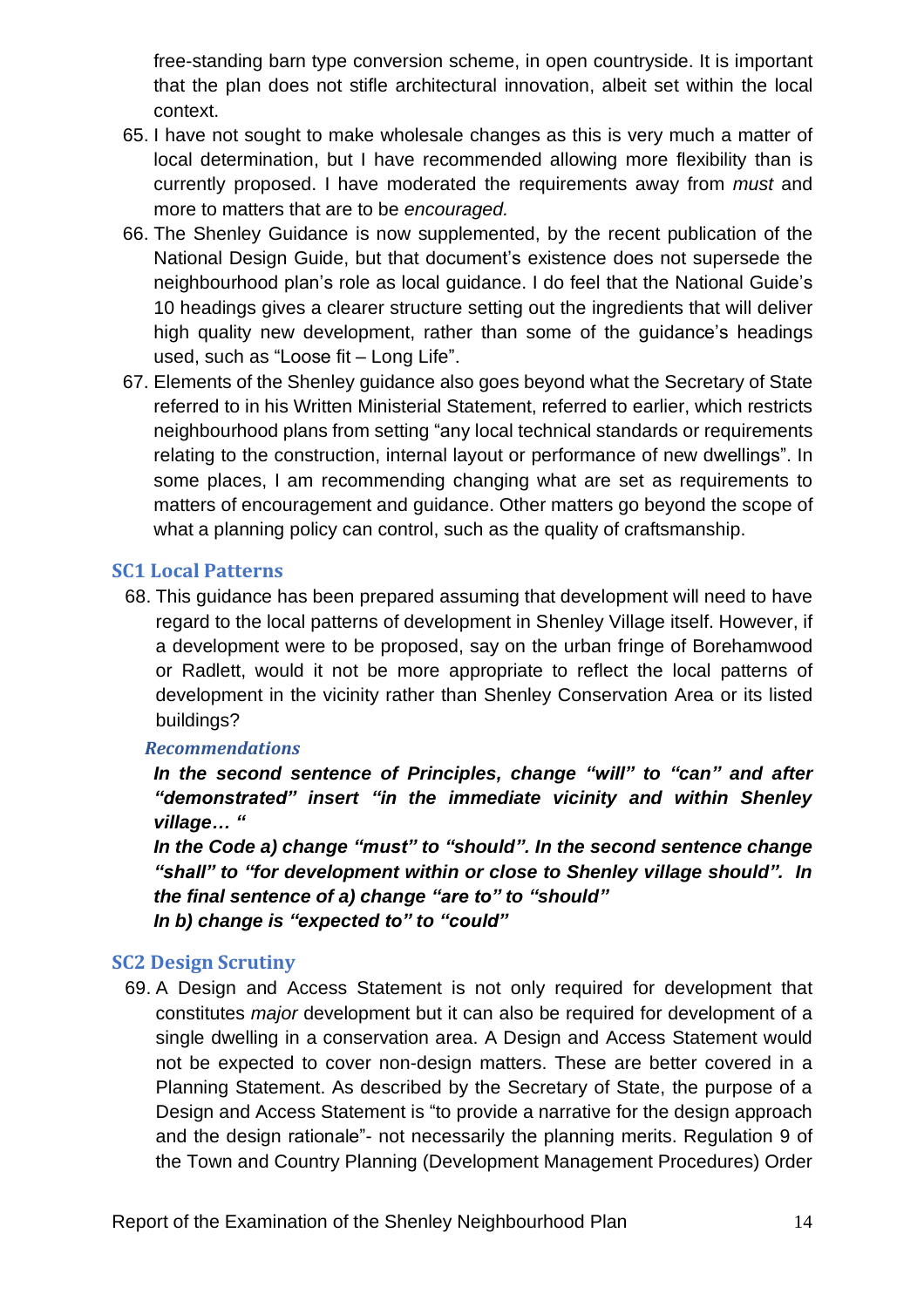2015 sets out the details of what a Design and Access Statement should contain. This includes "the design principles and concepts that have been applied to the development and demonstrate the steps taken to appraise the context of the development and how the design has taken that context into account". The need to reference the Local Plan and the NPPF / PPG is not necessary to meet the legal requirement although reference to the Neighbourhood Plan's Design Principles and Code could be encouraged.

- 70. The level of detail sought, including "key design construction details" would not necessarily be appropriate for an outline application which is seeking to establish the principle of development, often with all matters reserved or indeed a full application. It is at the reserved matters stage, where an applicant will likely be seeking approval for the design and layout.
- 71. Furthermore, the level of craftsmanship is impossible to determine at planning application stage, when contractors would not necessarily have been appointed. How could such a policy be enforced?

#### *Recommendations*

*Replace the second and third sentence with "Where a Design and Access Statement is required to be submitted, it should explain the design principles and concepts and demonstrate how the design has taken into account the local distinctiveness and the rural character of Shenley parish in the design and it is encouraged to demonstrate how the design has had regard to these Shenley Design Principles and Code".*

*Delete the remainder of the rest of the text in "Principle."*

*In Code a) replace the text with "The Design and Access Statement should provide text and illustrations showing the justification for the proposed layout, height, bulk, typical elevations with façade details and roofscape drawings to illustrate the design principles adopted, along with an indication of the proposed materials to be used on the exterior of the building."*

#### **SC3 Layout – Rural Plot Size Patterns**

- 72. I am not sure that the plan is clear as to what is expected as a *rural plot size pattern* as this will depend upon the location of the development. The pattern of plots within the older areas of the village displays a variety of sizes and shapes, which reflect the historical development of the village as well as landscape and topography. I would rather recommend the use of *rural settlement pattern* in this heading as that is a more recognisable term, as used in the accompanying illustrative drawings on Page 82.
- 73. The code refers to "*convivial and social spaces*" but I am not sure that these are attributes that a decision maker could properly assess. I will instead refer to "well designed and attractive public spaces."
- 74. Some of the matters that are expected to be taken into consideration in terms of the quality of indoor living environment such as thermal and acoustic performance are more matters for the Building Regulations rather than planning control and I will recommend that they be removed. The final paragraph is a direct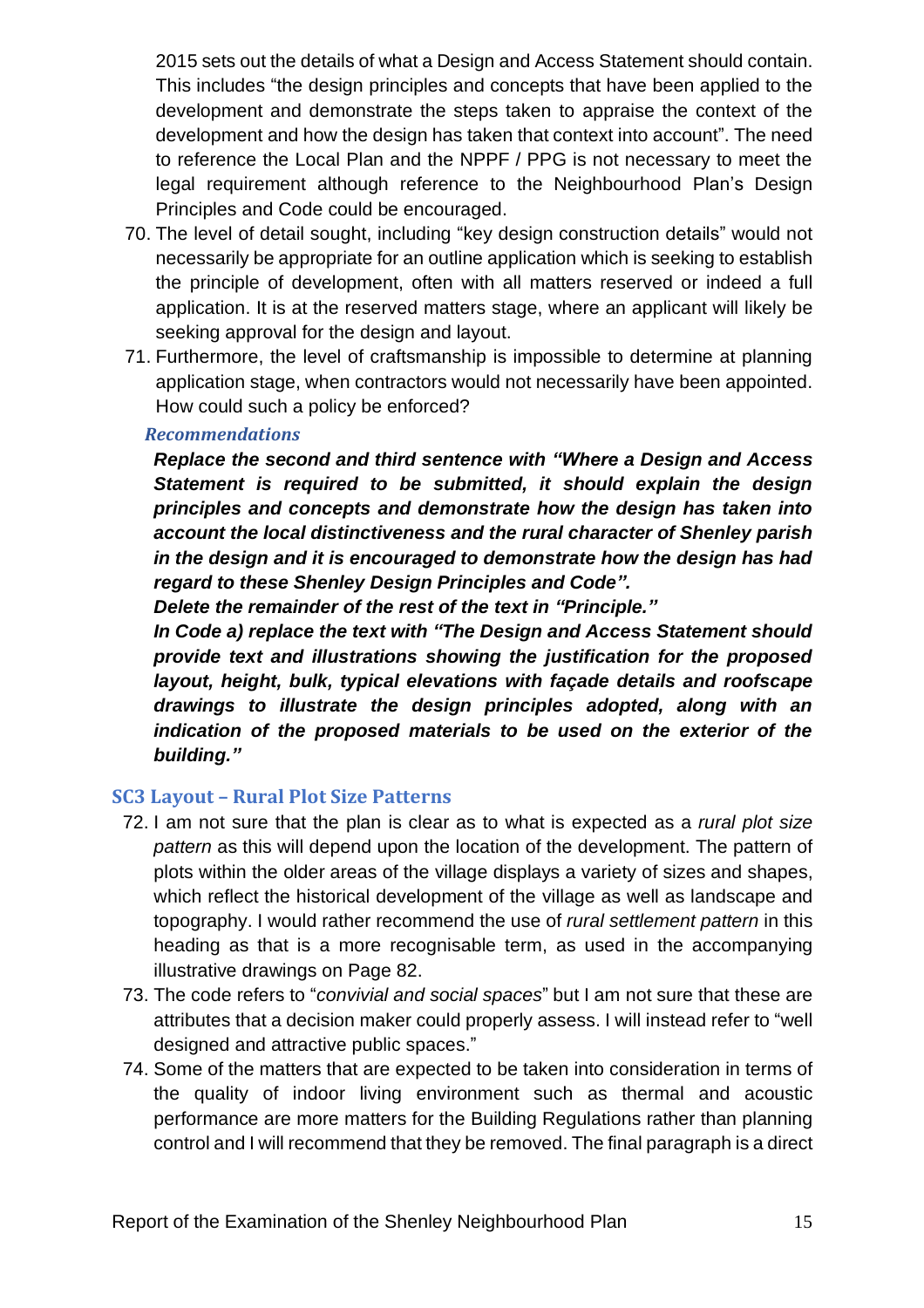duplication of the last sentence of the Code 's first paragraph and should be deleted.

#### *Recommendations*

*Replace in Principles "subdivide parcels of land into plots in a manner that responds to the rural plot size pattern" with "will be expected to adopted a settlement pattern that reflects the existing pattern of development which has been"*

*In Code, first paragraph, replace "convivial and social spaces must be demonstrated" with "well designed and attractive public spaces will be expected, in appropriate locations."*

*In the second paragraph after "are" insert "expected" and in the second sentence replace "must" with "should".*

*In the list, delete v. and vi.*

*Delete the last paragraph of the code.*

# **SC4 Buildings – Shenley's Rural Building Types**

75. I consider that this set of principles and code would only be relevant to limited types of rural housing development and would not be justified with regard to most development likely to be taking place within the village, which will be by way of infill development. I will recommend that this be removed as the mix of housing is covered by Policy SH4.

#### *Recommendation*

*That this Principle and Code be deleted.*

# **SE5 Buildings – "Loose fit and Long life"**

76. The flexibility of internal spaces to the extent being proposed by this Principle, goes well beyond what can reasonably be required within a planning policy. I will recommend that the requirement be deleted.

## *Recommendation*

 *That this Principle and Code be deleted.*

# **SC6 Buildings - Less is more. Simplicity**

77. Again, this is a matter that does not have to be a requirement but something that the plan should be encouraging.

## *Recommendation*

*In Principles replace "a requirement" with "encouraged".*

## **SC7 Buildings – Massing and Roofs**

- 78. I consider that including a policy expectation to use roof spaces could lead to pressure for the insertion of dormer windows or rooflights which could disrupt the simplicity sought by other principles. If it is to be retained as an aspiration I would change the language to "allowed" rather than "expected".
- 79. The ability of having bulkier or taller buildings at corner locations may be an appropriate urban design solution but equally there could be locations where such a solution would not necessarily be appropriate. It could also run counter to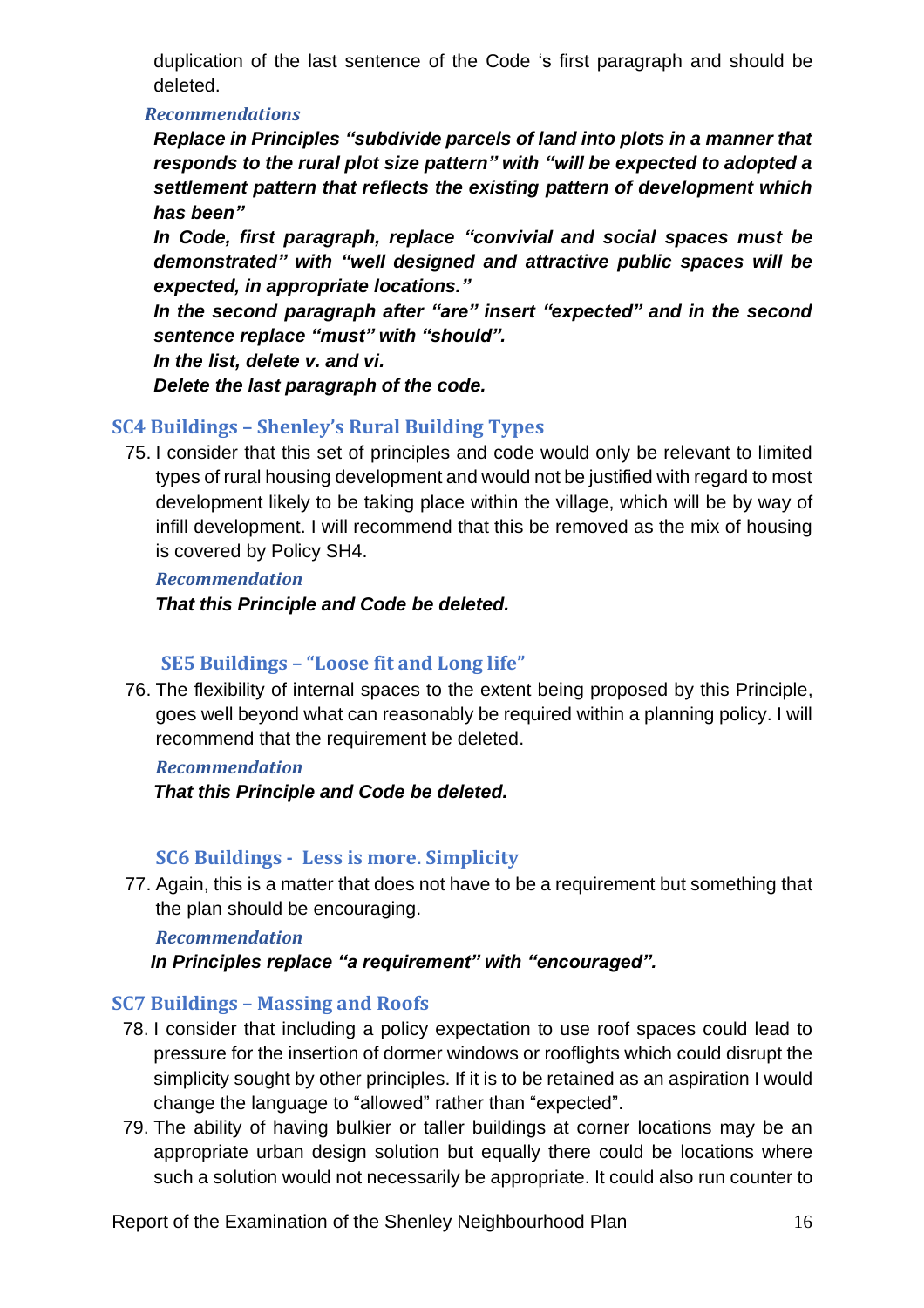other principles regarding proposals displaying modesty and restraint as argued by DLA.

80. The issue of access to garden areas does not seem relevant to the remainder of the policy and may have been inserted here in error.

#### *Recommendations*

 *Delete the last paragraph of Principle In the first paragraph of Code change "sighted" to "sited" and change "are expected to" to "could".*

*In the second paragraph, change "expected. This" to "allowable".*

## **SC8 Building for Climate Change and Environmental Protection**

- 81. The policy states that natural materials are to be used as a first choice and locally sourced building materials and locally sourced expertise and labour are set out as requirements. This goes well beyond the scope of planning control. It would be contrary to the WMS that states "neighbourhood plans should not set any additional local technical standards or requirements relating to the construction, internal layout or performance of new dwellings".
- 82. This whole section goes beyond what should be included in a neighbourhood plan and I will be recommending that it be deleted.

## *Recommendation*

#### *That this Principle and Code be deleted.*

#### **SC9 Boundaries and Edges**

- 83. It may not always be sensible for detailed landscape plans to have to be produced at a stage before the principle of the development has been established. Landscaping principles can be considered at an application through, for example, the submission of a landscape masterplan with the specification of detailed species and maintenance arrangements to be covered by planning conditions. It has been argued in some comments that imposing minimum distances is too prescriptive. I tend to agree that some flexibility would be desirable to take account of particular schemes. I will do this by inserting "Generally".
- 84. In terms of codes SC9a4 there will be some residential streets, which depending on the road's position within the road hierarchy, may not be suitable for "play streets, so again some flexibility is required.
- 85. The making good of damage to the highway is not a matter for a planning policy as it could not be used in the determination of planning applications. These matters are normally dealt with under highways legislation, if it relates to the public highway.

#### *Recommendations*

*In Code SC9a, Replace the first paragraph with "New build development will be expected to incorporate appropriate landscaping that has regard to the following principles."*

*In 4 at the end insert" "where it is appropriate to do so".*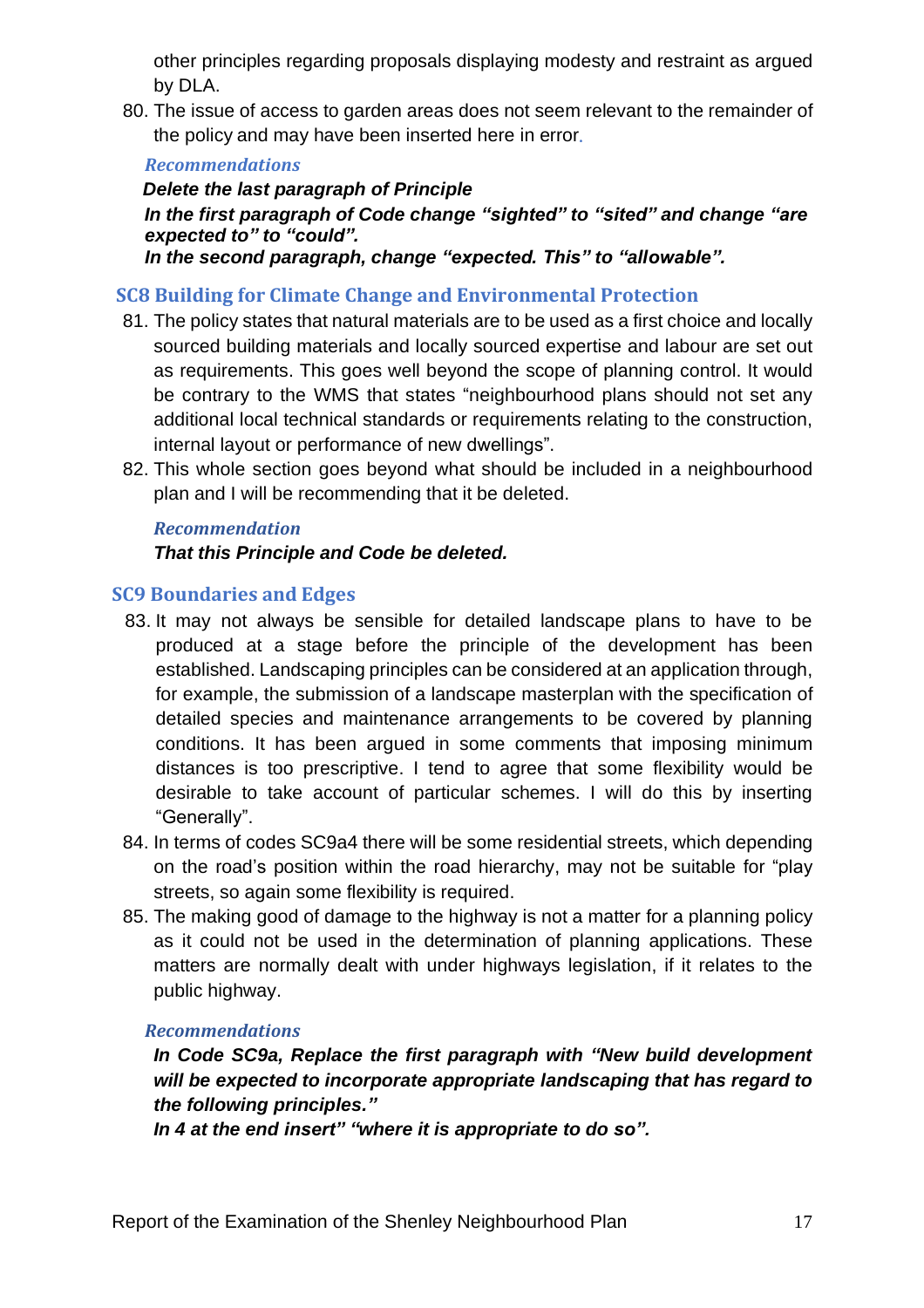#### *In SC9b Type 1 and 2 start each with "Generally" and then replace "must" with "should" Delete SC9c.*

#### **SC 10 Rural Landscape**

86. Again, the language of the guidance is too prescriptive as it refers to matters being a requirement rather than something that should be encouraged.

#### *Recommendations*

*In Principle, replace in the first sentence "a requirement" with "an expectation"*

*In the second sentence replace" gived" with "given" Delete the penultimate paragraph in Code.*

## **SC11 Healthy Trees and Hedges**

87. I have no comments to make.

# **Policy SH2 Shenley Village Special Policy Area**

- 88. I have referenced fundamental issues with this particular policy in the Plan Overview section of this report.
- 89. I have found this policy to be particularly problematical in terms of the test of compatibility with national and existing strategic policy and hence basic conditions. It appears that there has been some "negotiation" in the evolution of the drafting of the policy, as it stresses an overarching requirement to comply with the NPPF and the Local Plan, which is actually incompatible with what the policy is seeking to achieve by providing development within walking distance of key local facilities. As Chapter 13 of the Framework states "Inappropriate development is, by definition, harmful to the Green Belt" and the form of development being promoted would not fall within the definition of appropriate development set out in paragraph 145.I recognise that the Borough Council "largely supports" the policy, which is not a site allocation, but states that it is my role to determine whether it actually meets the basic conditions.
- 90. The underlying purpose of the policy is clear from the neighbourhood plan's supporting text and in particular paragraphs 1.50 to 1.54, which seeks essentially to put "a marker down" in identifying the area particularly to the west of London Road – Shenley Grange as a preferred location for the siting of new residential development and the expansion of other village facilities. The policy goes on and outlines a possible route to its delivery by a Neighbourhood Development Order or a Community Right to Build Order and the plan is explicit in supporting a particular landowner's aspirations. Other policies which refer to "key locations" also are based on development taking place within what is currently Green Belt.
- 91. I have concluded that the policy is not a clear expression of planning policy. It is not possible for a neighbourhood plan policy that is compliant with national and local policy to be on the one hand upholding those polices whilst at the same time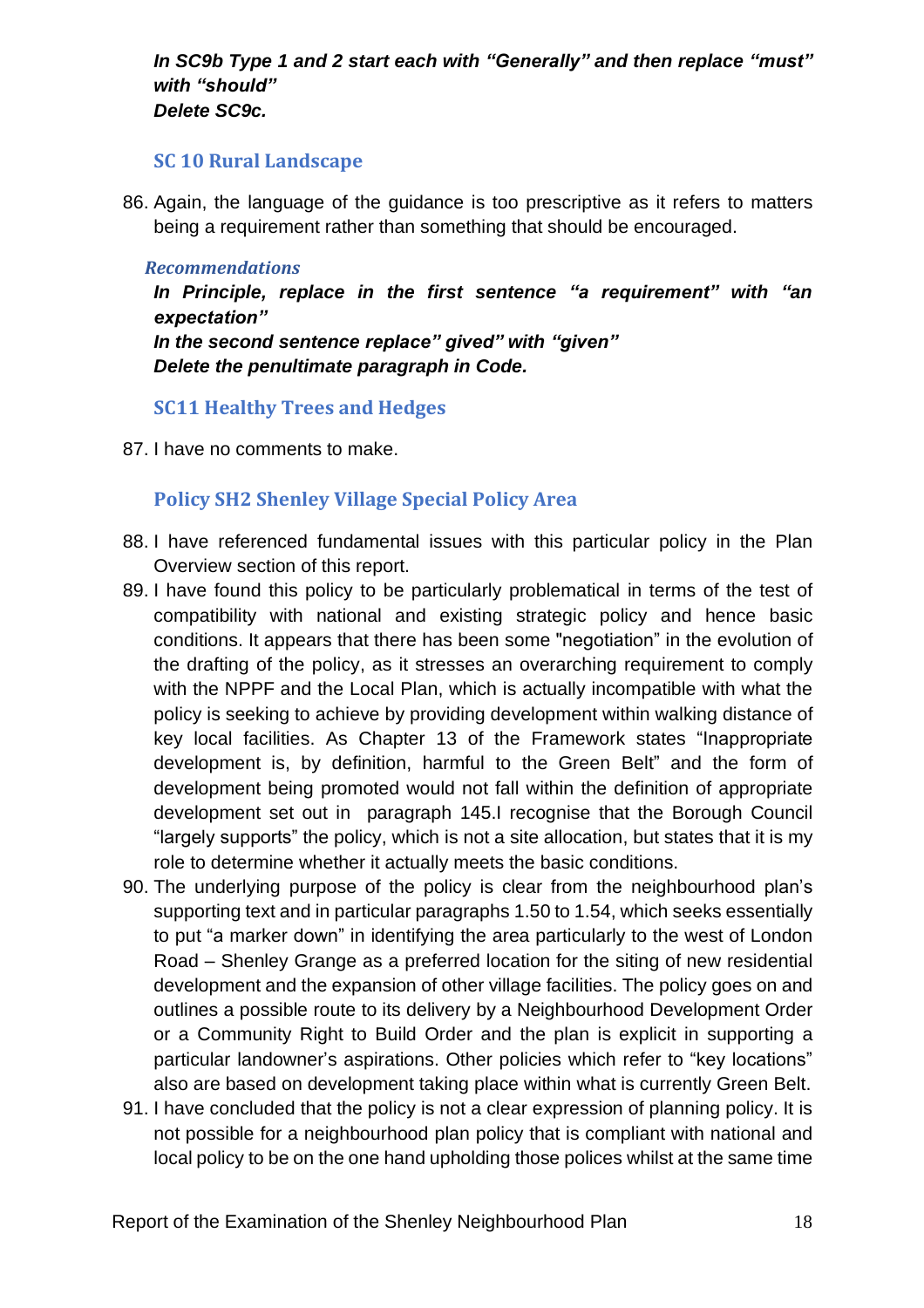supporting the expansion of the village's facilities into and support new housing into what is currently Green Belt. If that status were to change, the appropriate response would be to review this neighbourhood plan.

92. I have concluded that the policy fails to meet basic conditions and I will be recommending that the policy is deleted.

# *Recommendation*

*That the policy be deleted.*

# **Policy SH3 Local Green Space**

- 93. I am satisfied that the Spinney Woodland and the hedgerow system is considered to be demonstrably special by the local community and it meets the requirements set out in paragraph 100 of the Framework. I will be recommending that the extent of the LGS designation should be set by reference of a map rather than an aerial photograph.
- 94. I will recommend the amendment of the policy by removing superfluous text "as defined by national policy and regulations**".**

# *Recommendations*

# *Replace Policy Map SH3 from an aerial photograph to an Ordnance Survey Map.*

*Delete all text in the policy after "circumstances"*

# **Policy SH4 Housing Mix and Choices**

- 95. I am generally satisfied that the evidence substantiates elements a) and b) of the policy. This is a policy which is supportive of one to three bed units which meet the affordable properties for first time buyers and the aging population who would be able to downsize releasing larger properties for families. Applications for larger units would have to be determined against existing development plan policy.
- 96. I have concerns regarding criterion c) as the definition as to what constitutes affordable housing now extends beyond social rented housing, to include starter homes and discounted market homes, which may not be based upon a local connection criteria. Furthermore, the criteria used for the allocation of social housing is a matter for the Housing Authority, rather than the Local Planning Authority and occupation criteria is not a matter that falls to be considered as a policy for the use and development of land.
- 97. I will amend the policy to refer to affordable houses provided in a tenure blind mix and also express the policy in a way to assist the decision-making processes as recommended by the Borough Council.

# *Recommendation*

*In the first paragraph replace "are particularly" with "will be "and instead of "local supply" insert "supply in the neighbourhood area of" Amend c. to "Affordable housing provided in a tenure blind mix and."*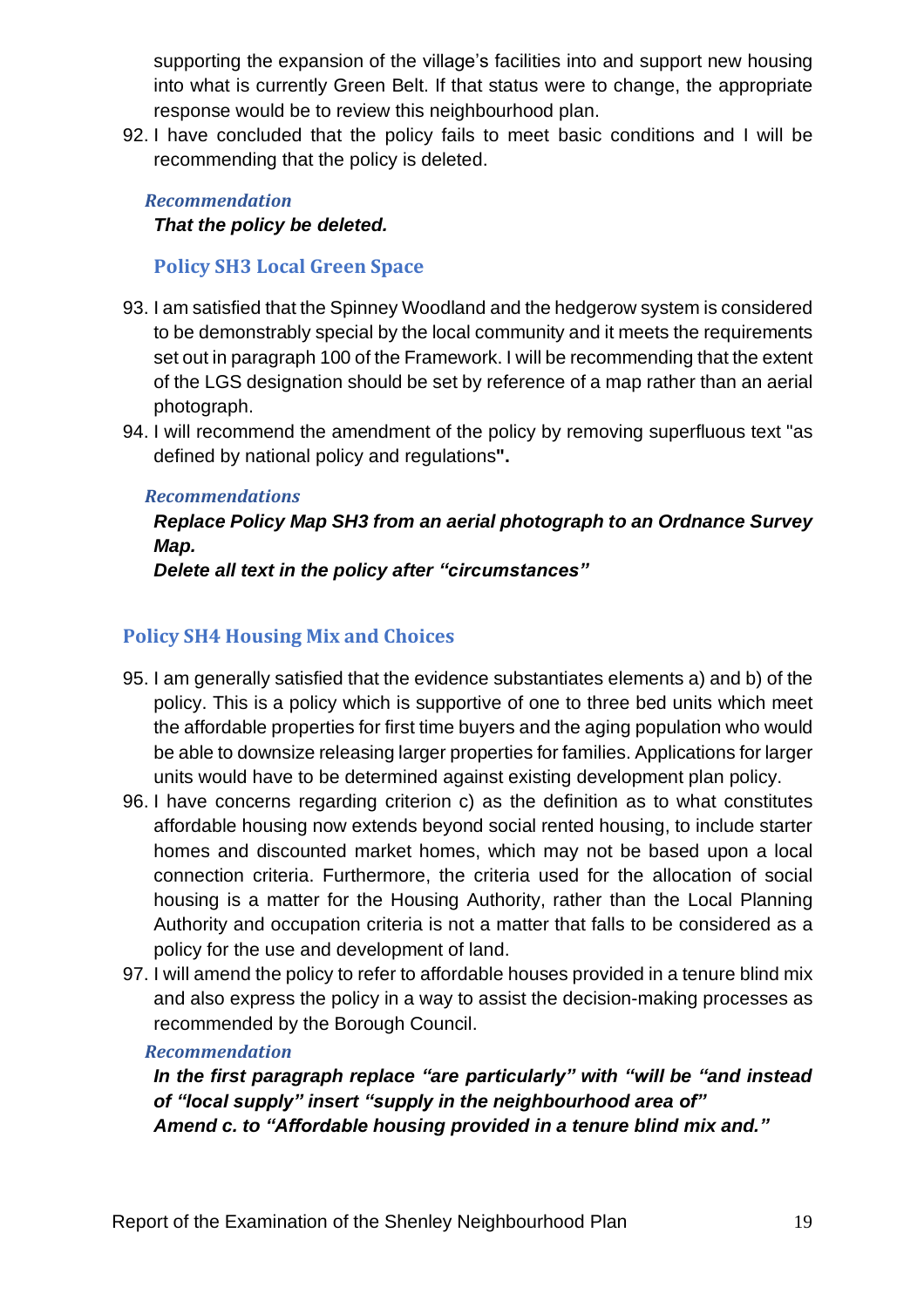## **Policy SH5 Connecting Shenley Village**

#### **SH5.1**

98. I am satisfied that the first requirement is acceptable as it is caveated "where appropriate". The policy in SH5.1b) seeks to focus development at three locations for development delivering community facilities, shops, employment space and offices alongside connectivity improvements. However, all locations except one quadrant of the 3 proposed "Key Locations", are within the Green Belt, the consequence of which is that these non-residential uses would not be appropriate development. Accordingly, a policy that supports such development would not meet the requirements for basic conditions. As it would be contrary to both strategic local plan policy as well as national Green Belt policy, I have to recommend that criterion b) be removed

#### **SH 5.2**

99. A development plan policy cannot determine how CIL money is spent. The text can be retained in the plan document, but it is not a development plan policy as it is not relevant to the determination of a planning application. It can be moved to the supporting text.

#### **SH 5.3**

100. The speed of broadband is a matter for the telecommunications supplier rather than the developer and I will be recommending that this reference to speed of connection be removed from the policy. Equally the requirement to submit a connectivity statement is not a matter that can be required by a neighbourhood plan policy, but is for the local validation checklist.

#### *Recommendations*

#### *Delete b.*

*Delete Policy SH5.2 In Policy SH5.3 delete all text after "internet" and insert "by the installation of the necessary broadband ducting and infrastructure."*

# **Policy SH 6 Community Infrastructure Facilities SH6.1 Existing community infrastructure facilities**

- 101. The policy's support for improving facilities in the village needs to be consistent with Green Belt policy. This can be added as a caveat. I also consider that the Borough Council's alternative wording improves the usability of the policy in a development management context
- 102. I know the planning permission has been granted for the change of use of the King William IV public house to flats so I will remove it from the list of community assets. I noted from the Planning Committee report on that application that the Parish Council did not actually object to the loss of this community asset.
- 103. It must be recognised that the plan's aspirations to retain the existing users may be frustrated in time by changes of use that can take place under permitted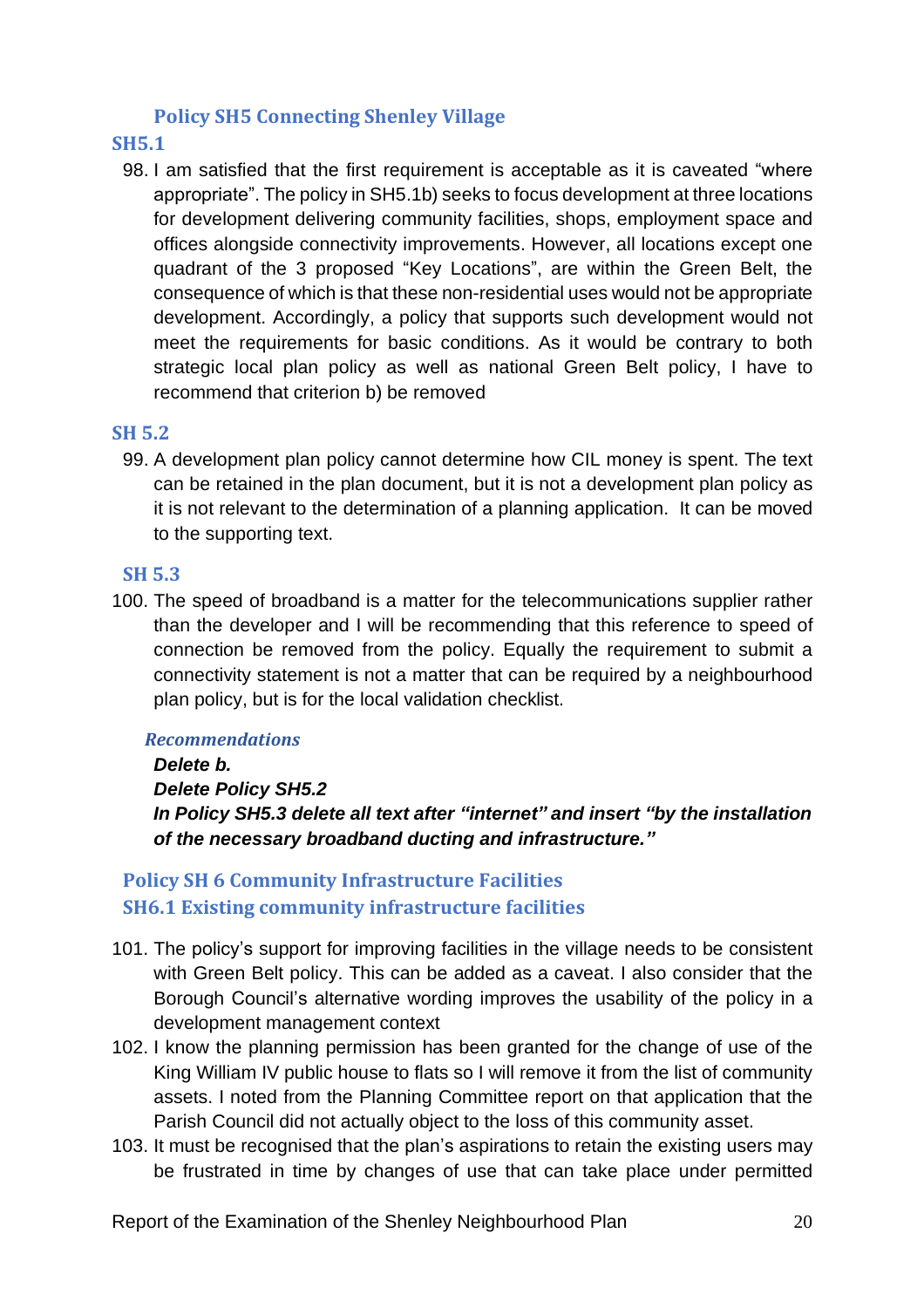development rights and I will adopt the wording as proposed by the Borough Council.

#### *Recommendation*

*At the end of the first sentence insert "subject to compliance with Green Belt policy".*

*At the start of the second sentence replace "Development" with "Where planning permission is required, development" and replace "significant impact" with "significantly detrimental impact on" Delete "The King William IV, pub"*

# **SH 6.2 New Community Infrastructure Facilities**

104. Again, the acceptability of the construction of new buildings that will accommodate new community facilities is likely to be incompatible with Green Belt designation. I will be amending the policy to make the initial consideration the acceptability of a proposal for new community infrastructure to be its acceptability in Green Belt terms.

#### *Recommendation*

*In the first paragraph after "where" insert "it is compatible with Green Belt policy and*"

# **Policy SH7 Local Knowledge for Good Design SA 7 .1 Good Design**

- 105. As previously stated, the documents that are required to be submitted alongside a planning application are a matter that is required to be set in the Local Validation List prepared by the Local Planning Authority. This is not something that can be required by a neighbourhood plan policy. Applicants can be encouraged to provide the statement as set out, but it cannot be a requirement.
- 106. The nature of pre-application discussions will depend upon the scale of development and should ideally be guided by advice from the Borough Council as part of its pre-application discussions with applicants. Early public involvement is an initiative that is supported in the NPPF as a means of driving up design standards, but I do not think that it is appropriate for a plan policy to be specific about such processes or when they should be happening.

## *Recommendations*

# *Replace "should" with "are encouraged to" Delete all text in c. after "development" and insert "throughout the design process".*

## **SH7.2 Design and Development Briefs**

107. As this policy is one of support for the preparation of such a brief rather than a compulsion, I will not be recommending any changes, despite the concerns of the Borough Council.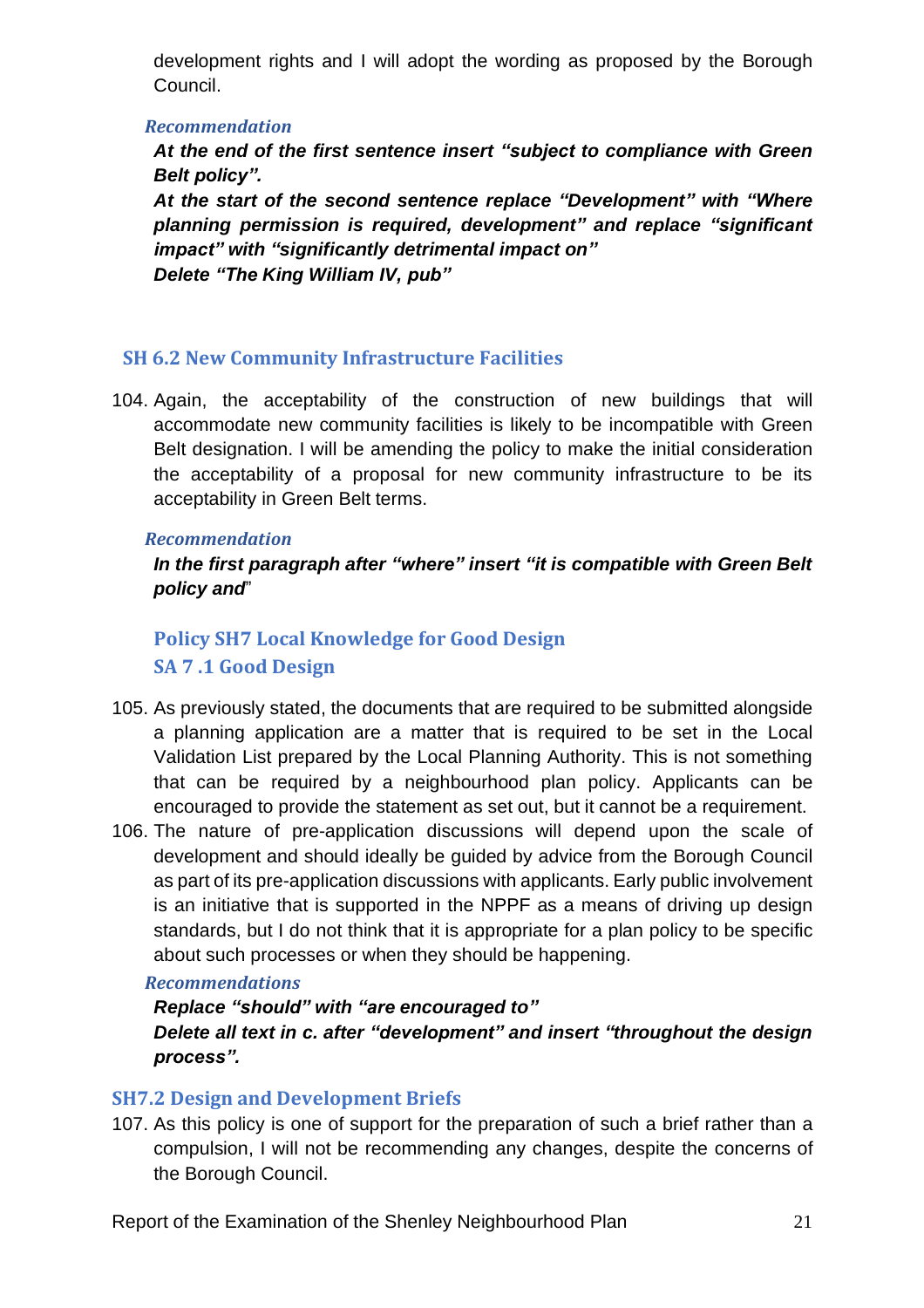## **SH7.3 Statement of Community Consultation and Neighbour Involvement**

- 108. I note that the Borough Council's suggested amendments to the policy removes the wording, to the effect that applicants who undertake no community engagement will be looked at less favorably that those that do. I recognise that the Framework uses similar wording, so I propose to retain it. The Steering Group should note that I am doing so on the understanding that an acceptable development where the applicant, for whatever reason, has not entered into that dialogue, could not be refused, due to the absence of this engagement.
- 109. I will also insert that these requirements should form part of an applicant's Design and Access Statement.

#### *Recommendation*

## *After "information" insert "within their Design and Access Statement"*

# **SH 7 .4 Early Proposal Presentation**

110. In accordance with my early recommendations I will amend the wording to one of *encouragement* rather than *expectation*. I will also remove reference to the presentation, as being part of complying with the criteria set out in policy SH8 which are a matter for decision-makers rather than the Parish Council as a planning consultee to assess.

#### *Recommendation*

 *Replace "will expect" to "encourage" and omit text after "process".*

# **Policy SH8 Buildings for Life**

- 111. The latest revisions to the policy, followed Tony Burton's mock examination, sets out in full the relevant criteria rather than just relying on accreditation for Buildings for Life, which has specific evaluation and accreditation requirements. The NPPF, in paragraph 129 recognises the value of assessment frameworks. I consider that this should best be incorporated with the Design and Access Statement.
- 112. I do not consider that relying on achieving a particular status under the current assessment framework should be incorporated within the policy, not least in terms of the status and qualifications of the persons carrying out that assessment or at what stage the assessment is done. Reference can be made in the supporting text, if it felt that it would be helpful.

## *Recommendations*

# *After "demonstrate" insert" in their Design and Access Statement" Delete SH8.2*

# **The Referendum Area**

113. If I am to recommend that the Plan progresses to its referendum stage, I am required to confirm whether the referendum should cover a larger area than the area covered by the Neighbourhood Plan. In this instance, I can confirm that the